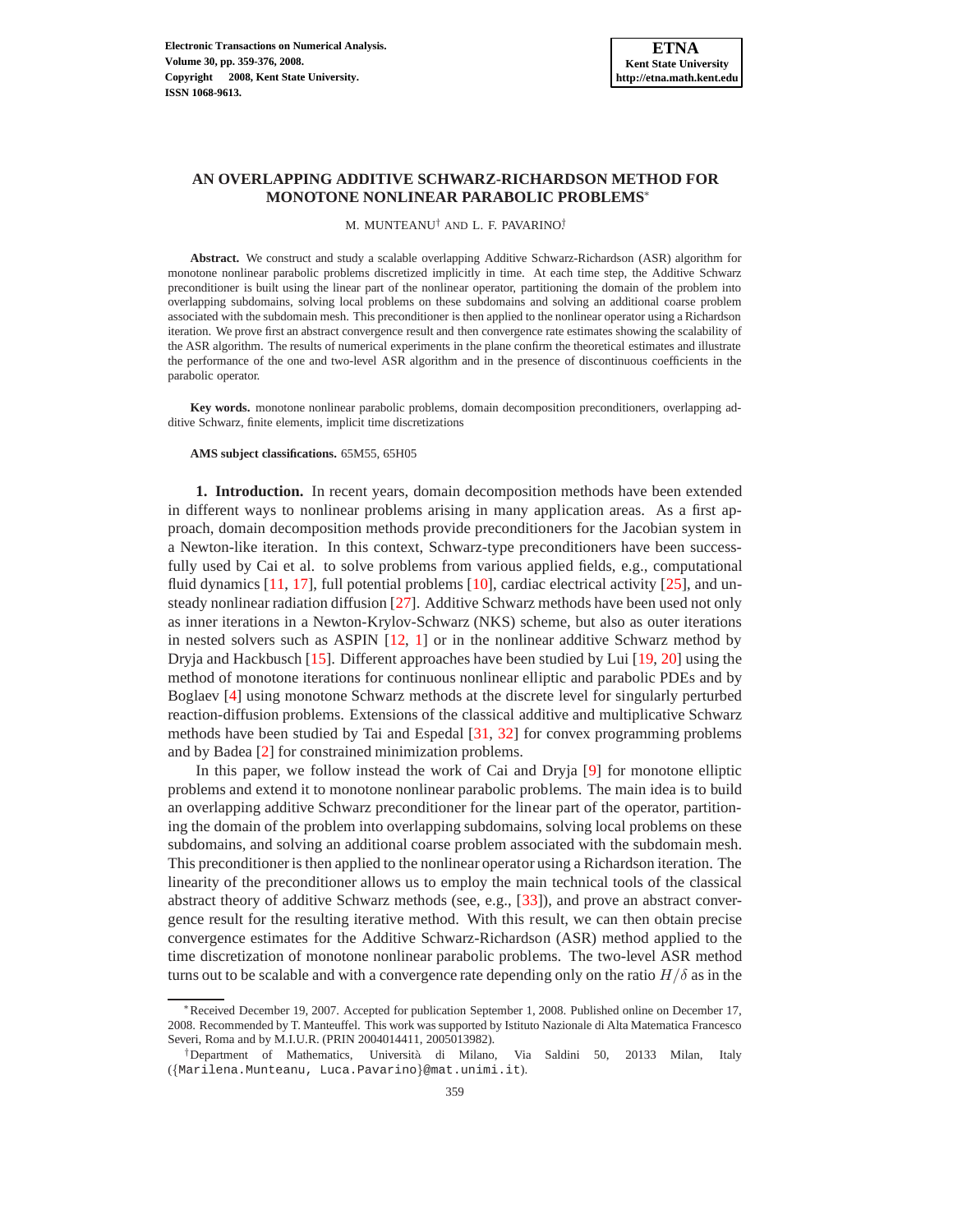linear case, where H is the subdomain characteristic size and  $\delta$  the overlap size. Without a coarse space, the one-level ASR method can still have a constant upper bound if the time step size  $\tau$  is small enough. Otherwise, the convergence rate depends on the ratio  $\tau/(H\delta)$  and scalability is lost as in the linear case. In case of generous overlap  $\delta = CH$ , these estimates agree with the estimates obtained by Cai [\[7,](#page-16-3) [8\]](#page-16-4) for linear parabolic problems.

The rest of the paper is organized as follows. In Section [2,](#page-1-0) we introduce the nonlinear parabolic problem, its main properties and time discretization. In Section [3,](#page-2-0) we define the ASR method in both its functional and matrix form. An abstract convergence result is given in Section [4,](#page-5-0) where we prove some technical lemmas leading to the main result of Theorem [4.7.](#page-9-0) In Section [5,](#page-10-0) this abstract result is applied to the time discretization of our nonlinear parabolic problem and convergence rate estimates are obtained for both one- and two-level ASR methods. Section [6](#page-12-0) concludes the paper with the results of several numerical experiments in the plane, confirming the theoretical results obtained and illustrating the scalability of the ASR method. We also compare the ASR method with the Linearly Implicit Euler method, based on solving an appropriate linear system involving the Jacobian of the nonlinear operator by using GMRES with the Additive Schwarz preconditioner as in ASR and we show that the ASR method is asymptotically less expensive.

<span id="page-1-0"></span>**2. Continuous and discrete nonlinear parabolic problems.** We consider a polyhedral domain  $\Omega \subset R^d$ ,  $d = 2, 3$ , with Lipschitz continuous boundary  $\partial \Omega$ , the spaces

$$
V = \{ v \in H^1(\Omega) : v = 0 \text{ on } \Gamma_1 \subset \partial \Omega, \text{ meas}(\Gamma_1) > 0 \}, \ L^2(\Omega),
$$

and the nonlinear form  $b: H^1(\Omega) \times H^1(\Omega) \longrightarrow \mathbf{R}$  satisfying the following properties:

- 1. *b* is *Lipschitz continuous*:  $\exists L > 0$  such that,  $\forall v, w, z \in H^1(\Omega)$ ,
- $|b(v, z) b(w, z)| \leq L ||v w||_{H^1(\Omega)} \cdot ||z||_{H^1(\Omega)};$
- 2. *b* is *bounded*:  $\exists C > 0$  such that  $|b(v, w)| \leq C(1 + ||v||_{H^1(\Omega)})||w||_{H^1(\Omega)}$ ,  $\forall v, w \in H^1(\Omega);$
- 3. *b* is *hemicontinuous*:  $\forall u, v, w \in H^1(\Omega)$ , the function  $\alpha \longrightarrow b(u + \alpha v, w)$  is continuous;
- 4. *b* is *strictly monotone*:  $b(v, v w) b(w, v w) \ge 0$ ,  $\forall v, w \in H^1(\Omega)$ , and equality holds only for  $v = w$ ;
- 5. *b* is linear in its second argument:  $b(v, \sum_{n=1}^{n}$  $\sum_{i=1}^{n} \alpha_i w_i = \sum_{i=1}^{n} \alpha_i b(v, w_i), \forall v, w_i \in H^1(\Omega),$  $\forall \alpha_i \in \mathbf{R}, i = 1, \ldots, n;$
- 6.  $b(v, v) \ge c||v||_{H^1(\Omega)}^2 c_0||v||_{H^1(\Omega)} c_1||v||_{L^2(\Omega)}^2 c_2, \ \forall v \in H^1(\Omega),$ where  $c > 0, c_0 > 0, c_1 \ge 0, c_2 \ge 0$  are constants.

We consider the following nonlinear parabolic problem: given  $u_0 \in L^2(\Omega)$  and  $f \in L^2((0,T);V^*)$ , find  $u \in W \equiv \{u \in L^2((0,T);V), u' \in L^2((0,T);V^*)\}$ , such that

<span id="page-1-1"></span>
$$
(2.1) \qquad \begin{cases} < u'(t), w > +b(u(t), w) = < f(t), v >, \forall t \in (0, T) \setminus E_w, \ \forall w \in V, \\ u(0) = u_0, \end{cases}
$$

where  $E_w \subset (0, T)$  is a set of measure zero that depends on the function w.

The continuous problem  $(2.1)$  is discretized implicitly in time by the backward Euler method and in space by the finite element method. We suppose for simplicity that the time interval  $(0, T)$  is discretized with a uniform time step  $\tau = T/M$  into M equal subintervals and that the domain  $\Omega$  is discretized with a regular finite element triangulation  $\mathcal{T}_h$  with mesh size  $h$ . The associated piecewise linear finite element space  $V_h$  is defined by

$$
V_h = \{v|v \text{ is continuous on } \overline{\Omega}, v|_k \text{ is linear } \forall k \in \mathcal{T}_h, v = 0 \text{ on } \overline{\Gamma}_1\}.
$$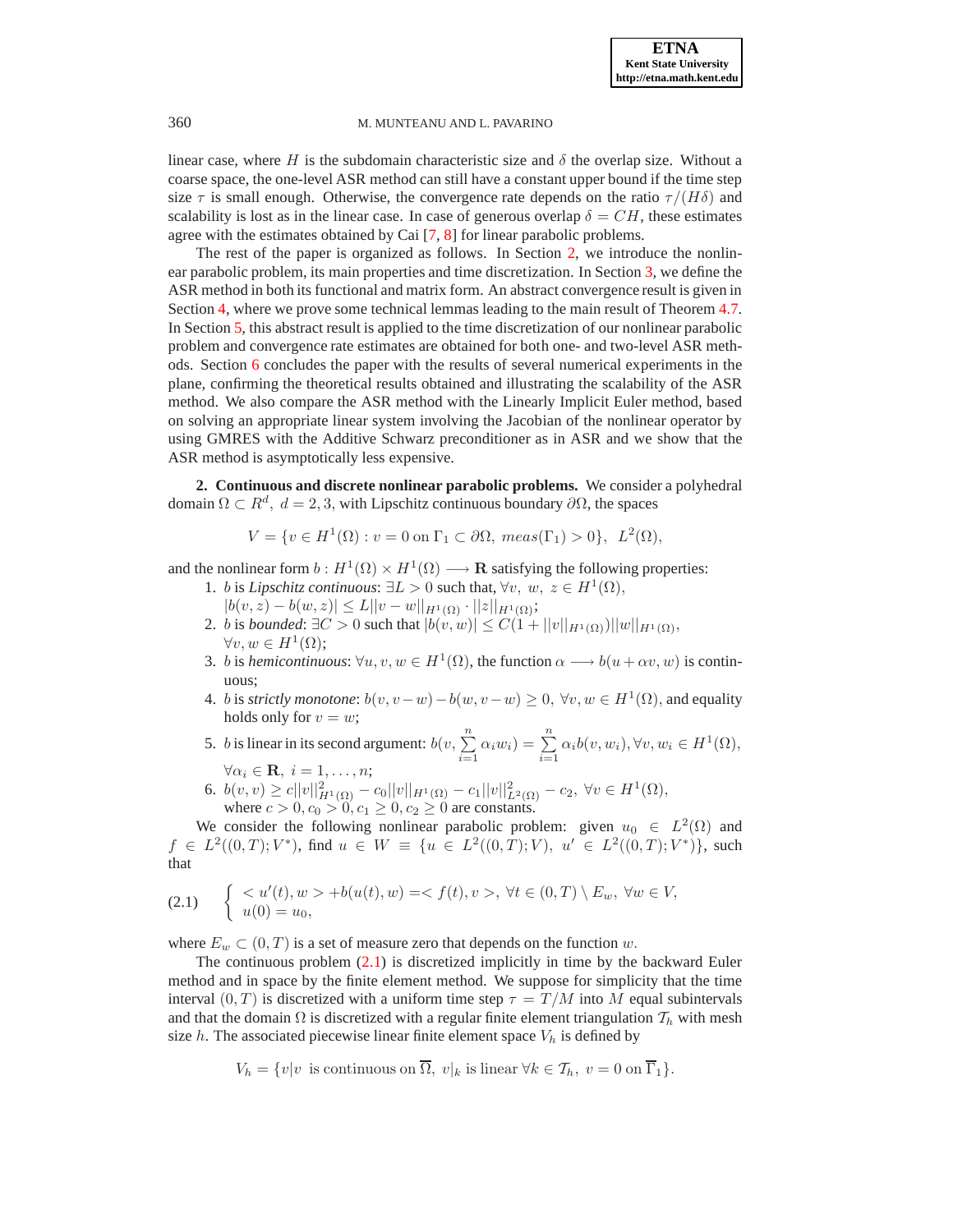We denote by  $u_h^m \in V_h$  the finite element approximation of a function  $u \in V$  at time  $t^m = m\tau$  and let  $f^m = \frac{1}{\tau}$  $\int^{t_m}$  $t_{m-1}$  $f(t)dt$ . We then obtain the following fully discrete problem: given an arbitrary sequence  $\{u_h^0\}$   $\subset$   $L^2(\Omega)$  of approximations of  $u^0$ , such that  $\lim_{h \to 0} ||u_h^0 - u^0|| = 0$ , find  $u_h^m \in V_h$ , such that

<span id="page-2-1"></span>(2.2) 
$$
\left(\frac{u_h^m - u_h^{m-1}}{\tau}, v\right) + b(u_h^m, v) = \langle f^m, v \rangle, \forall v \in V_h.
$$

Results on the existence and uniqueness of the solution of the discrete and continuous parabolic problems can be found, e.g., in [\[35,](#page-17-13) Theorems 45.3 and 46.4], respectively. The convergence of the discrete solution to the continuous one is presented in [\[35,](#page-17-13) Theorems 46.4 and 47.1].

<span id="page-2-0"></span>**3. An Additive Schwarz-Richardson algorithm.** Since in the rest of the paper we only consider discrete functions, for simplicity, we drop the indices  $h$  and  $m$  and denote by u both the finite element approximation  $u = \sum_{n=1}^{\infty}$  $\sum_{j=1} u_j \phi_j$  of the continuous solution in the finite element basis  $\{\phi_j, j = 1, \ldots, n\}$  of  $V_h$ , and its vector representation  $u = [u_1, \ldots, u_n]^T$ . Problem [\(2.2\)](#page-2-1) can then be written as the nonlinear algebraic system,

$$
(3.1) \t\t B(u) = \hat{g},
$$

where

<span id="page-2-2"></span>
$$
B(u) = [B_1, ..., B_n]^T, \text{ with } B_j = (u, \phi_j) + \tau b(u, \phi_j),
$$
  
\n
$$
\hat{g} = [g_1, ..., g_n]^T, \text{ with } g_j = \tau < f^m, \phi_j > + (u_h^{m-1}, \phi_j).
$$

Following the abstract Schwarz theory, presented, e.g., in [\[33\]](#page-17-12), we consider a family of subspaces  $V_i \subset V_h$ ,  $i = 0, \ldots, N$ , and interpolation (or extension) operators  $R_i^T : V_i \longrightarrow V_h$ , and assume that  $V<sub>h</sub>$  admits the decomposition

$$
V_h = \sum_{i=0}^{N} R_i^T V_i.
$$

We suppose that there exists a symmetric, continuous and coercive bilinear form  $a: V \times V \longrightarrow \mathbf{R}$ , such that

<span id="page-2-3"></span>(3.2) 
$$
b(u, v) = a(u, v) + \tilde{b}(u, v),
$$

with  $\tilde{b}$  a nonlinear form, monotone and Lipschitz continuous with Lipschitz constant  $\tilde{L}$ . Nonlinear forms  $b(u, v)$  with such a structure arise, e.g., in the field of computational electrocardiology, where research on parallel solvers for the associated nonlinear parabolic reactiondiffusion models (known as monodomain and bidomain models) is currently very active; see, e.g., [\[25,](#page-17-3) [13,](#page-17-14) [30,](#page-17-15) [22,](#page-17-16) [24,](#page-17-17) [21,](#page-17-18) [23,](#page-17-19) [28\]](#page-17-20).

Since the bilinear form

$$
a_{\tau}(u,v) = (u,v) + \tau a(u,v)
$$

defines a scalar product on  $V$ , we can introduce local symmetric, positive definite bilinear forms  $\tilde{a}_{\tau, i} : V_i \times V_i \longrightarrow \mathbf{R}$ , and we make the standard three assumptions of the abstract Schwarz theory (see [\[33\]](#page-17-12) for more details):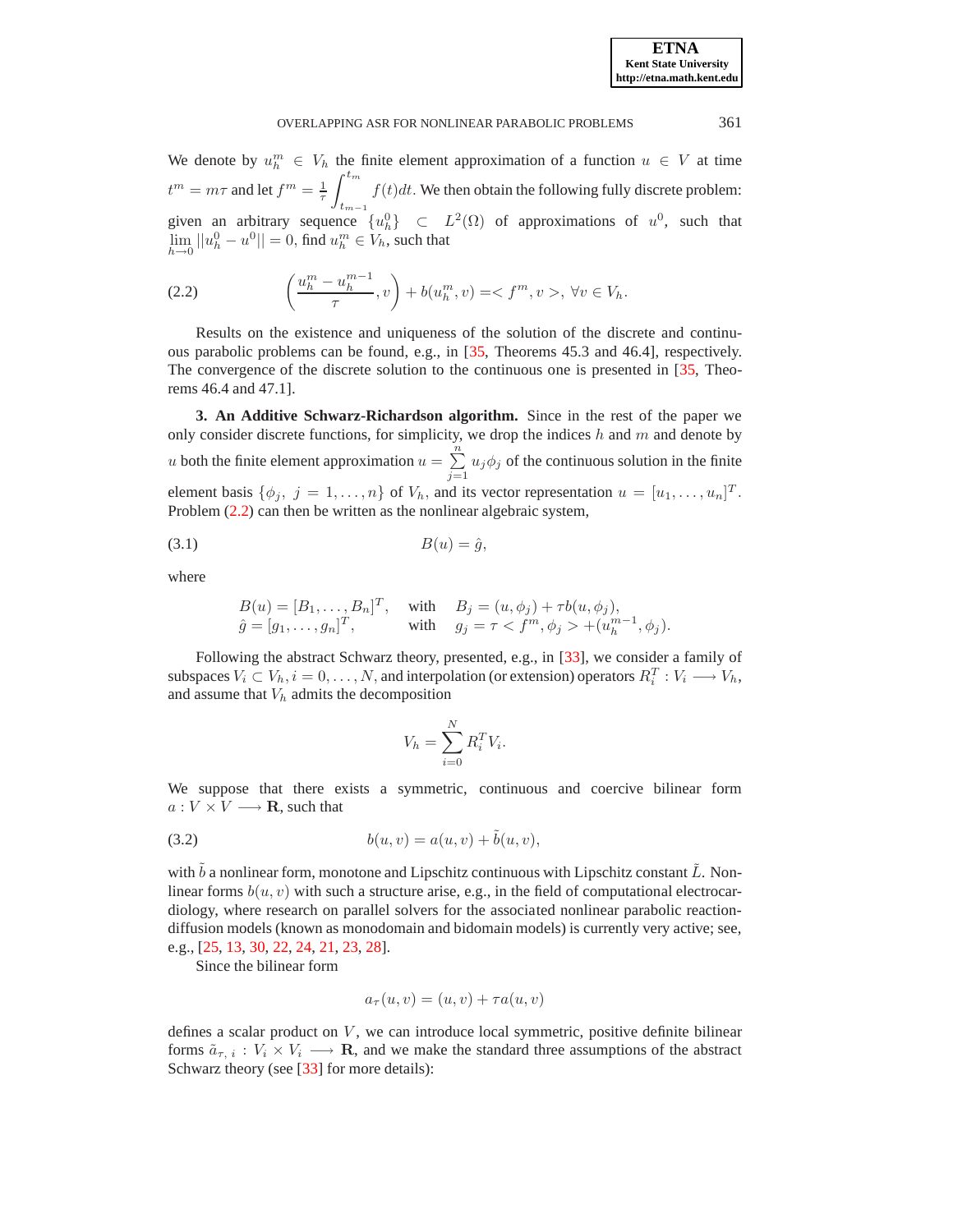• *stable decomposition:* there exists a constant  $C_0$ , such that every  $u \in V_h$  admits a decomposition  $u = \sum_{n=1}^{N}$  $i=0$  $R_i^T u_i, u_i \in V_i, i = 0, \dots, N$  that satisfies

<span id="page-3-1"></span>(3.3) 
$$
\sum_{i=0}^{N} \tilde{a}_{\tau,i}(u_i, u_i) \leq C_0^2 a_{\tau}(u, u);
$$

• *strengthened Cauchy-Schwarz inequality:*  $\exists \epsilon_{ij} \in [0,1]$   $i, j = 1, \ldots, N$ , such that  $\forall u_i \in V_i, \ \forall u_j \in V_j$ 

<span id="page-3-3"></span>
$$
(3.4) \quad |a_{\tau}(R_i^T u_i, R_j^T u_j)| \leq \epsilon_{ij} a_{\tau}(R_i^T u_i, R_i^T u_i)^{1/2} a_{\tau}(R_j^T u_j, R_j^T u_j)^{1/2};
$$

(we denote by  $\rho(\mathcal{E})$  the spectral radius of the matrix  $\mathcal{E} = (\epsilon_{ij})$ )

• *local stability:* there exists  $\omega > 0$ , such that

<span id="page-3-2"></span>
$$
(3.5) \t\t a_{\tau}(R_i^T u_i, R_i^T u_i) \leq \omega \tilde{a}_{\tau,i}(u_i, u_i), \ \forall u_i \in V_i, \ 0 \leq i \leq N.
$$

We define the "projection"-like operators  $Q_i : V_h \longrightarrow V_i$  by

<span id="page-3-0"></span>(3.6) 
$$
\tilde{a}_{\tau,i}(\tilde{Q}_i(u),v_i)=(u,R_i^Tv_i)+\tau b(u,R_i^Tv_i),\ \forall v_i\in V_i, u\in V_h,
$$

and their extensions  $Q_i: V_h \longrightarrow R_i^T V_i \subset V_h$  defined by

$$
Q_i(u) = R_i^T \widetilde{Q}_i(u) \text{ and } Q(u) = \sum_{i=0}^N Q_i(u).
$$

Let  $\widetilde{A}_{\tau,i} \equiv (\widetilde{a}_{\tau,i}(\phi_j, \phi_l))_{j,l}$  be the matrix representation of the local bilinear form  $\widetilde{a}_{\tau,i}$ . LEMMA 3.1. *The matrix form of*  $Q(u)$  *is* 

<span id="page-3-4"></span>
$$
(3.7) \tQ(u) = \mathcal{M}^{-1}B(u),
$$

*where*  $M = \left(\sum_{i=1}^{N} X_i\right)$  $i=0$  $R_i^T \widetilde{A}_{\tau,i}^{-1} R_i$  $\setminus$ <sup>-1</sup> .

*Proof.* Let  $\{\psi_i^k, k = 1, \ldots, n_i\}$  be a basis of the local subspace  $V_i$ . Then  $\tilde{Q}_i(u) \in V_i$ can be written as  $\tilde{Q}_i(u) = \sum_l \tilde{Q}_i(u)^l \psi_i^l$  and the two terms in [\(3.6\)](#page-3-0) become

$$
\tilde{a}_{\tau,i}(\tilde{Q}_i(u), v_i) = \tilde{a}_{\tau,i}(\sum_l \tilde{Q}_i(u)^l \psi_i^l, \sum_k v_i^k \psi_i^k) = \sum_l \sum_k \tilde{Q}_i(u)^l \tilde{a}_{\tau,i}(\psi_i^l, \psi_i^k) v_i^k
$$

$$
= \sum_k v_i^k \sum_l \tilde{A}_{\tau,i}^{kl} \tilde{Q}_i(u)^l = v_i^T \tilde{A}_{\tau,i} \tilde{Q}_i(u),
$$

and

$$
(u, R_i^T v_i) + \tau b(u, R_i^T v_i) = (u, \sum_{l=1}^n (R_i^T v_i)^l \phi_l) + \tau b(u, \sum_{l=1}^n (R_i^T v_i)^l \phi_l)
$$
  
= 
$$
\sum_{l=1}^n (R_i^T v_i)^l [(u, \phi_l) + \tau b(u, \phi_l)] = \sum_{l=1}^n (R_i^T v_i)^l B_l
$$
  
= 
$$
(R_i^T v_i)^T B(u).
$$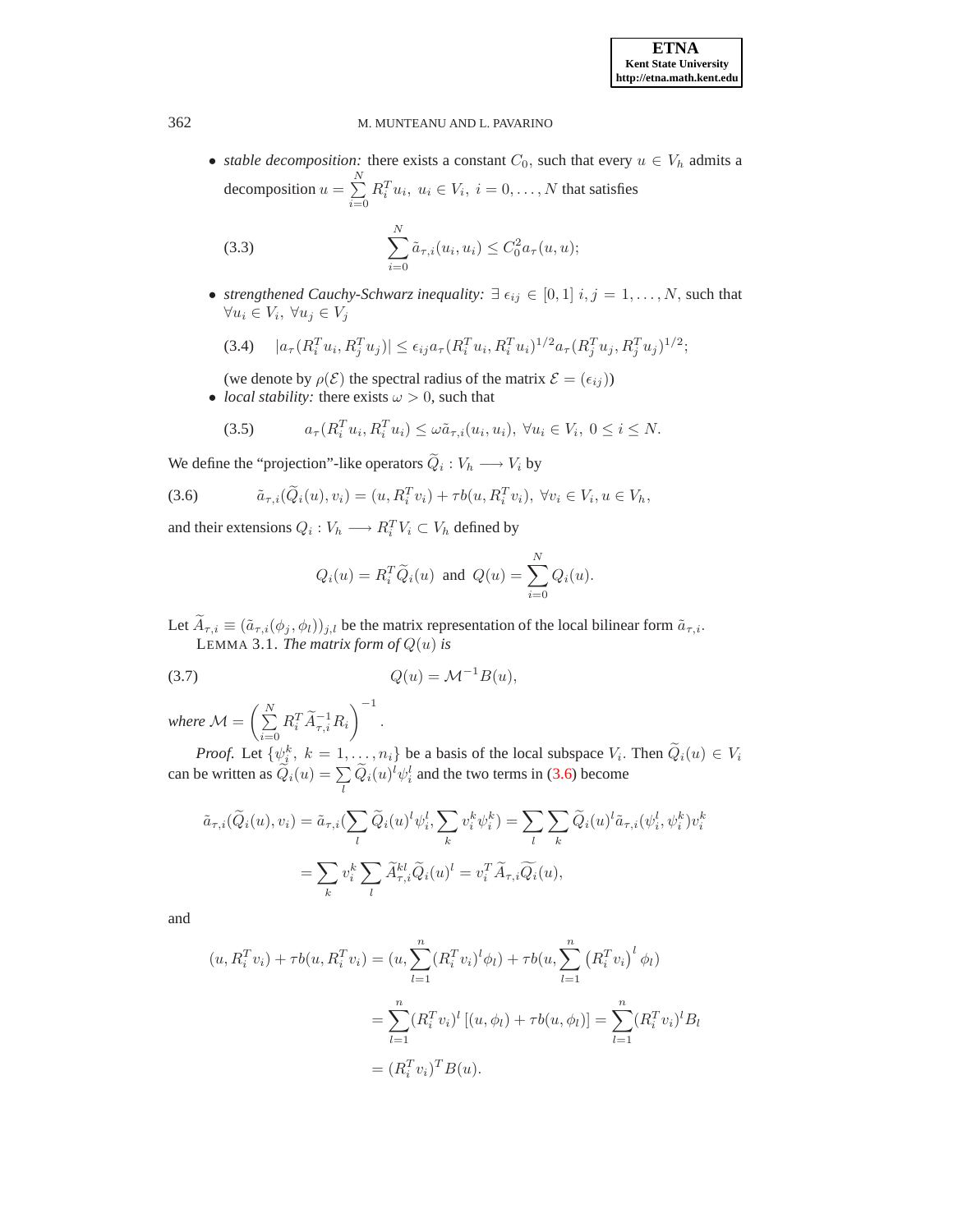The definition of  $\widetilde{Q}_i(u)$  implies

$$
v_i^T \widetilde{A}_{\tau,i} \widetilde{Q}_i(u) = (R_i^T v_i)^T B(u), \ \forall v_i \in V_i, \ u \in V_h,
$$

and consequently

$$
\widetilde{A}_{\tau,i}\widetilde{Q}_i(u) = R_i B(u), \qquad \forall u \in V_h.
$$

The matrix form of  $\tilde{Q}_i(u)$  is then

$$
\widetilde{Q}_i(u) = \widetilde{A}_{\tau,i}^{-1} R_i B(u).
$$

Since  $Q_i(u) = R_i^T \widetilde{Q}_i(u)$ , the matrix form of  $Q_i(u)$  is

$$
Q_i(u) = R_i^T \widetilde{A}_{\tau,i}^{-1} R_i B(u).
$$

Hence,

$$
Q(u) = \sum_{i=0}^{N} Q_i(u) = \sum_{i=0}^{N} R_i^T \widetilde{A}_{\tau,i}^{-1} R_i B(u) = \mathcal{M}^{-1} B(u),
$$

where  $\mathcal{M} = \left(\sum_{i=1}^{N} \right)$  $i=0$  $R_i^T \widetilde{A}_{\tau,i}^{-1} R_i$  $\setminus$ <sup>-1</sup> .

REMARK 3.2. Since the matrix  $M$  is symmetric and positive definite, it defines the  $\mathcal{M}$ -norm  $||u||_{\mathcal{M}} = (u^T \mathcal{M}u)^{1/2}$ .

We define  $\check{g}_i = Q_i(u^*)$ , where  $u^*$  is the exact solution of  $(3.1)$  $(3.1)$  $(3.1)$ , i.e:  $B(u^*) = \hat{g}$ . We consider the nonlinear system

$$
(3.8) \tQ(u) = \check{g},
$$

where  $\check{g} = \sum^N$  $\sum_{i=0}$   $\check{g}_i$ . As in the linear case (see [\[29,](#page-17-21) p. 150]),  $\check{g}$  can be computed without knowing the exact solution  $u^*$ , since

<span id="page-4-0"></span>
$$
\check{g} = \sum_{i=0}^{N} \check{g}_i = \sum_{i=0}^{N} Q_i(u^*) = \sum_{i=0}^{N} R_i^T \widetilde{A}_{\tau,i} R_i B(u^*) = \mathcal{M}^{-1} B(u^*) = \mathcal{M}^{-1} \hat{g}.
$$

Using the matrix form of the nonlinear operator  $Q$  and the definition of  $\check{q}$ , it is straightforward to prove that the nonlinear system  $B(u) = \hat{g}$  is equivalent to the nonlinear system  $Q(u) = \check{g}$ . In other words, we use the symmetric positive definite part as a preconditioner for the original nonlinear system. This idea has already been used by Cai and Xu [\[34\]](#page-17-22) for nonsymmetric or indefinite problems. We can then define the Additive Schwarz-Richardson (ASR) algorithm for Problem [\(3.1\)](#page-2-2).

**ASR algorithm:** given initial guesses  $u^0$ ,  $r^0 = Q(u^0) - \check{g}$  and a stopping criterion, iterate for  $k = 0, 1, \dots$  until convergence

<span id="page-4-1"></span>(3.9) solve the preconditioned system: 
$$
\mathcal{M}r^k = B(u^k) - \hat{g}
$$
,  
update the solution:  $u^{k+1} = u^k - \lambda r^k$ ,

where  $\lambda$  is a properly chosen parameter; see Theorem [4.7.](#page-9-0)

We prove in the next section that the ASR iterations converge if  $\lambda$  is chosen properly, and its convergence rate depends on the parameters  $C_0$ ,  $\epsilon_{ij}$ ,  $\omega$  defined previously.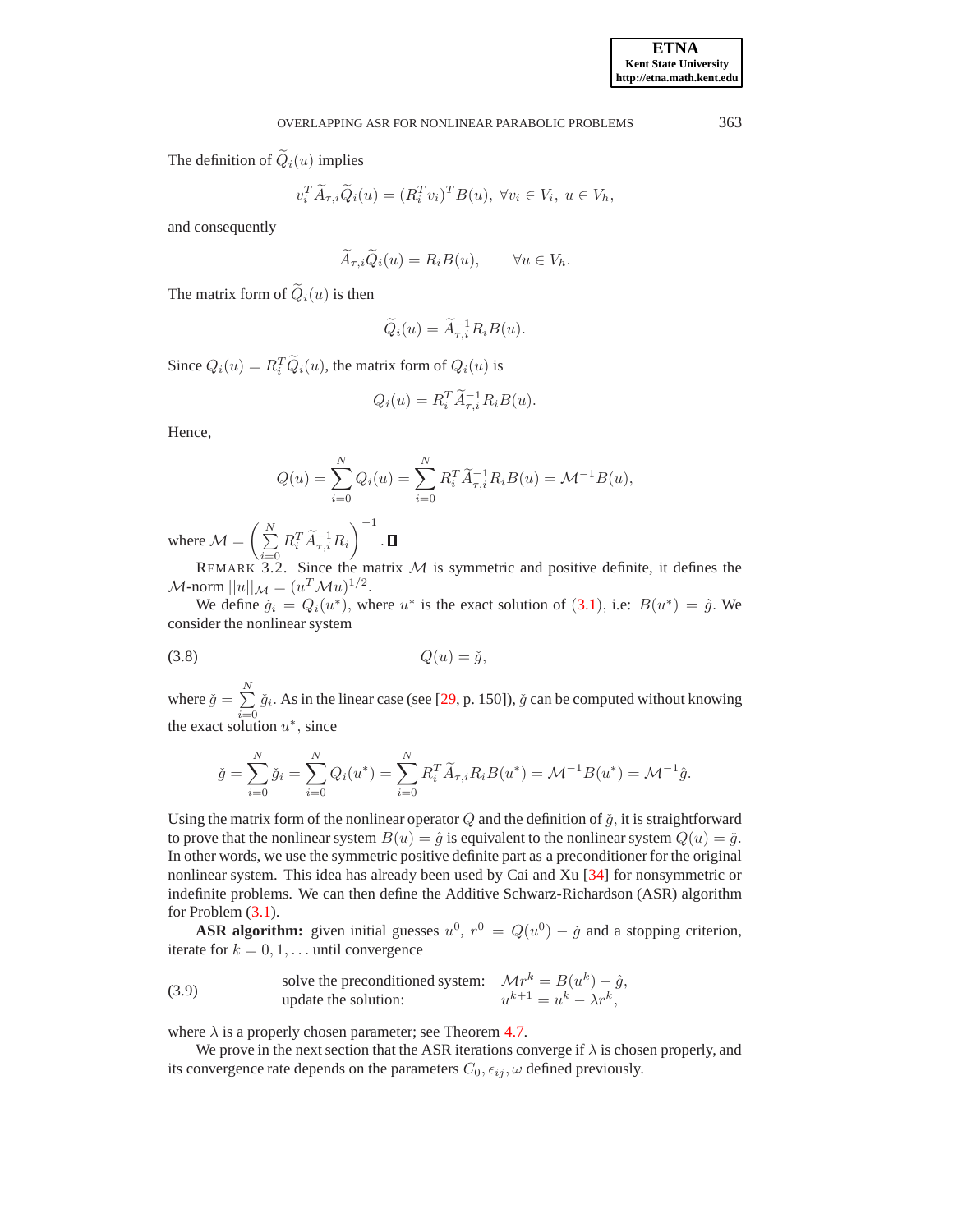<span id="page-5-0"></span>**4. An abstract convergence result.** In order to prove our main result, Theorem [4.7,](#page-9-0) we need a few technical results established in the next few lemmas. We start by recalling a lemma due to Zhang [\[36\]](#page-17-23), that plays an important role in proving the equivalence between  $|| \cdot ||_{a_{\tau}}$  and  $|| \cdot ||_{\mathcal{M}}$ .

LEMMA 4.1. Let  $\widetilde{P}_i$  be the projection-like operator from V onto  $V_i$  defined by  $\tilde{a}_{\tau,i}(\tilde{P}_iu, v_i) = a_{\tau}(u, R_i^Tv_i), v_i \in V_i$  and  $P_{ad} = \sum_{i=1}^N \tilde{P}_i$  $i=0$  $R_i^T \widetilde{P}_i = \mathcal{M}^{-1} A_\tau$ . *Then* 

<span id="page-5-2"></span><span id="page-5-1"></span>(4.1) 
$$
a_{\tau}(P_{ad}^{-1}u, u) = \min_{\substack{u_i \in V_i \\ u = \sum R_i^T u_i}} \sum_{i=0}^N \tilde{a}_{\tau, i}(u_i, u_i).
$$

LEMMA 4.2. *The*  $M$ −*norm and*  $a<sub>τ</sub>$ −*norm are equivalent, i.e.,* 

$$
\frac{1}{C_0^2}||u||^2_{\mathcal{M}} \le ||u||^2_{a_{\tau}} \le 2\omega(1+\rho(\mathcal{E}))||u||^2_{\mathcal{M}},
$$

*where*  $C_0$ ,  $\omega$  *and*  $\rho(\mathcal{E})$  *are the constants defined in the three assumptions of the abstract Schwarz theory, inequalities [\(3.3\)](#page-3-1)–[\(3.5\)](#page-3-2).*

*Proof. a) Lower bound.* Using Lemma [4.1](#page-5-1) and the stable decomposition assumption  $(3.3)$ , we have

$$
||u||_{\mathcal{M}}^{2} = u^{T} \mathcal{M}u = u^{T} A_{\tau} A_{\tau}^{-1} \mathcal{M}u = a_{\tau} (A_{\tau}^{-1} \mathcal{M}u, u)
$$
  
=  $a_{\tau} (P_{ad}^{-1} u, u) \le \sum_{i=0}^{N} \tilde{a}_{\tau, i} (u_{i}, u_{i}) \le C_{0}^{2} ||u||_{a_{\tau}}^{2}.$ 

*b) Upper bound.* Let  $\bar{u} = \sum^{N}$  $i=1$  $R_i^T u_i$ . From the strengthened Cauchy-Schwarz inequality [\(3.4\)](#page-3-3) and the local stability assumption [\(3.5\)](#page-3-2), it follows that

$$
a_{\tau}(\bar{u}, \bar{u}) = \sum_{i,j=1}^{N} a_{\tau}(R_i^T u_i, R_j^T u_j) \le \sum_{i,j=1}^{N} \epsilon_{ij} a_{\tau}(R_i^T u_i, R_i^T u_i)^{1/2} a_{\tau}(R_j^T u_j, R_j^T u_j)^{1/2}
$$
  

$$
\le \rho(\mathcal{E}) \sum_{i=1}^{N} a_{\tau}(R_i^T u_i, R_i^T u_i) \le \rho(\mathcal{E}) \omega \sum_{i=1}^{N} \tilde{a}_{\tau,i}(u_i, u_i).
$$

Each element  $u \in V_h$  can be written as  $u = R_0^T u_0 + \bar{u}$ . Using the bilinearity of  $a_{\tau}$ , the local stability assumption and the last bound, we have

$$
a_{\tau}(u, u) = a_{\tau} \left( R_0^T u_0 + \bar{u}, R_0^T u_0 + \bar{u} \right) = a_{\tau} \left( R_0^T u_0, R_0^T u_0 \right) + a_{\tau} (\bar{u}, \bar{u}) + 2a_{\tau} \left( R_0^T u_0, \bar{u} \right)
$$
  

$$
\leq \omega \tilde{a}_{\tau,0}(u_0, u_0) + \rho(\mathcal{E}) \omega \sum_{i=1}^N \tilde{a}_{\tau i}(u_i, u_i) + 2a_{\tau} \left( R_0^T u_0, \bar{u} \right).
$$

Since  $2a_{\tau}(R_0^T u_0, \overline{u}) \leq 2a_{\tau}(R_0^T u_0, R_0^T u_0)^{1/2} a_{\tau}(\overline{u}, \overline{u})^{1/2} \leq a_{\tau}(R_0^T u_0, R_0^T u_0) + a_{\tau}(\overline{u}, \overline{u}),$ we obtain

$$
a_{\tau}(u, u) \leq 2\omega(1 + \rho(\mathcal{E})) \sum_{i=0}^{N} \tilde{a}_{\tau, i}(u_i, u_i), \ \forall u_i \in V_i, u = \sum_{i=0}^{N} R_i^T u_i.
$$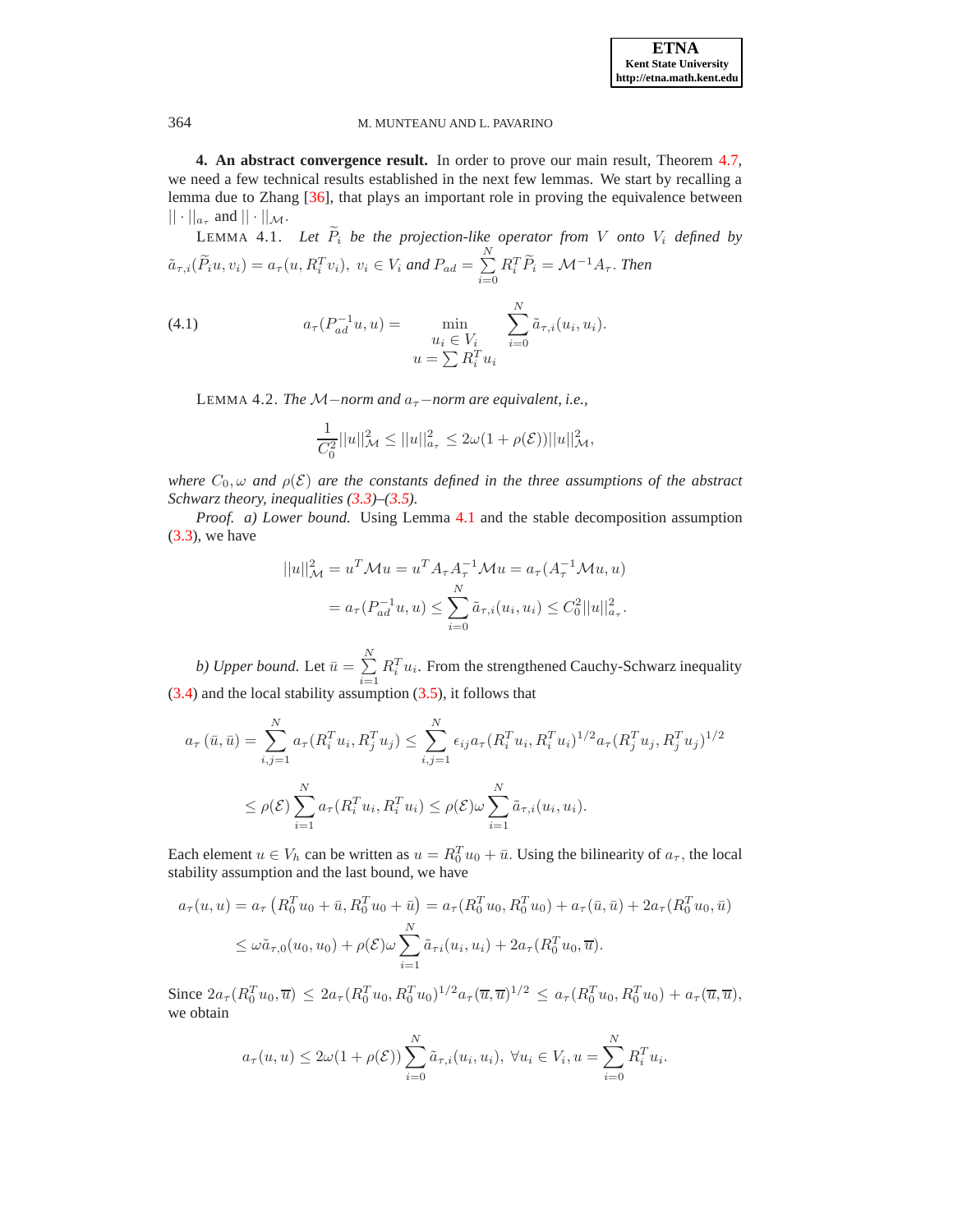## OVERLAPPING ASR FOR NONLINEAR PARABOLIC PROBLEMS 365

Taking the minimum over the all decompositions of  $u$  and using Lemma [4.1,](#page-5-1) we conclude

<span id="page-6-0"></span>
$$
a_{\tau}(u, u) \le 2\omega(1 + \rho(\mathcal{E})) \min_{\substack{u_i \in V_i \\ u = \sum R_i^T u_i}} \sum_i \tilde{a}_{\tau, i}(u_i, u_i) = 2\omega(1 + \rho(\mathcal{E}))a_{\tau}(P_{ad}^{-1}u, u)
$$

 $= 2\omega(1+\rho(\mathcal{E}))||u||^2_{\mathcal{M}}.$ LEMMA 4.3. *There exists a constant*  $\delta_0 = \frac{1}{C_0^2} > 0$ , such that  $(Q(u+z)-Q(u),z)_{\mathcal{M}} \geq \delta_0 ||z||_{\mathcal{M}}^2, \ \forall u,z \in V_h.$ 

*Proof.* The definition of  $Q(u)$ , the linearity of b in the second argument, the strict monotonicity of  $\tilde{b}$ , and the lower bound of Lemma [4.2](#page-5-2) imply

$$
(Q(u+z) - Q(u), z)_{\mathcal{M}} = z^T \mathcal{M}(Q(u+z) - Q(u))
$$
  
\n
$$
= z^T (\mathcal{B}(u+z) - \mathcal{B}(u))
$$
  
\n
$$
= z^T (B(u+z) - B(u))
$$
  
\n
$$
= \sum_{j=1}^n z_j (b_j(u+z) - b_j(u))
$$
  
\n
$$
= \sum_{j=1}^n z_j [(u+z, \phi_j) + \tau b(u+z, \phi_j) - (u, \phi_j) - \tau b(u, \phi_j)]
$$
  
\n
$$
= (z, \sum_{j=1}^n z_j \phi_j) + \tau \left[ b(u+z, \sum_{j=1}^n z_j \phi_j) - b(u, \sum_{j=1}^n z_j \phi_j) \right]
$$
  
\n
$$
= (z, z) + \tau [b(u+z, z) - b(u, z)]
$$
  
\n
$$
= ||z||_{a_{\tau}}^2 + \tau \left[ \tilde{b}(u+z, z) - \tilde{b}(u, z) \right] \ge ||z||_{a_{\tau}}^2
$$
  
\n
$$
\ge \frac{1}{C_0^2} ||z||_{\mathcal{M}}^2.
$$

Using a particular decomposition of  $z$ , we are able to give another proof of this lemma. Since  $P_{\text{ad}}$  is invertible (see [\[33,](#page-17-12) Lemma 2.5]), we can decompose  $z \in V_h$  as  $z = \sum$ j  $R_j^T z_j$ , where

$$
z_j = \widetilde{P}_j P_{ad}^{-1} z,
$$
  
\n
$$
a_{\tau}(z, z) = a_{\tau}(u + z, z) - a_{\tau}(u, z) = \sum_j \left[ a_{\tau}(u + z, R_j^T z_j) - a_{\tau}(u, R_j^T z_j) \right]
$$
  
\n
$$
= \sum_j \left[ \widetilde{a}_{\tau j}(\widetilde{Q}_j(u + z), z_j) - \widetilde{a}_{\tau j}(\widetilde{Q}_j(u), z_j) \right] - \sum_j \tau \left[ \widetilde{b}(u + z, R_j^T z_j) - \widetilde{b}(u, R_j^T z_j) \right]
$$
  
\n
$$
= \sum_j \left[ \widetilde{a}_{\tau j}(\widetilde{Q}_j(u + z), z_j) - \widetilde{a}_{\tau j}(\widetilde{Q}_j(u), z_j) \right] - \tau \left[ \widetilde{b}(u + z, z) - \widetilde{b}(u, z) \right].
$$

Using the monotonicity of  $\tilde{b}$ , we can write

$$
a_{\tau}(z, z) \leq \sum_{j} \tilde{a}_{\tau j}(\tilde{Q}_j(u+z) - \tilde{Q}_j(u), z_j).
$$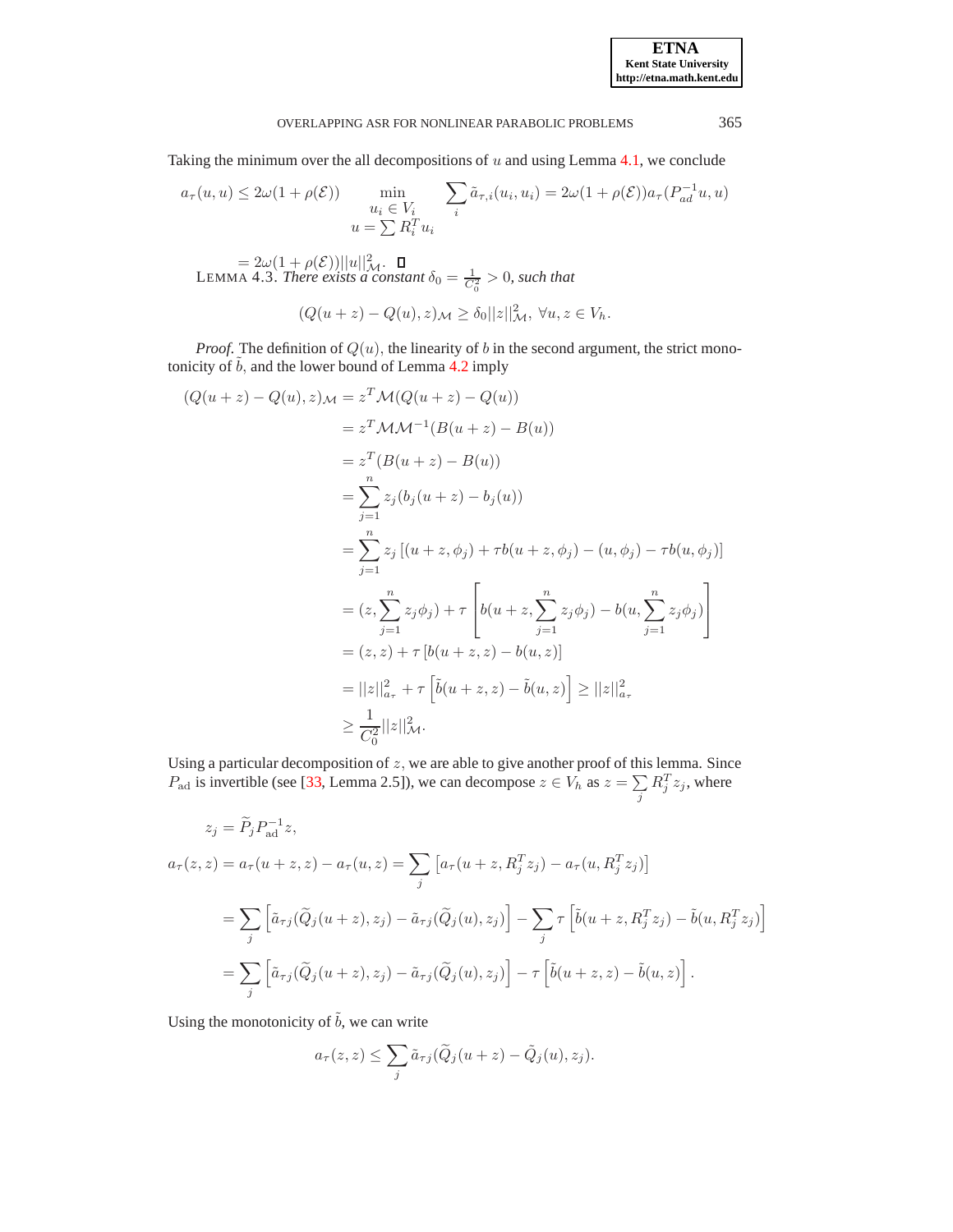By the definition of  $z_j$ ,  $\tilde{P}_j = \tilde{A}_{\tau j}^{-1} R_j A_\tau$ ,  $P_{ad} = \mathcal{M}^{-1} A_\tau$ , and we have

$$
||z||_{a_{\tau}}^{2} \leq \sum_{j} \tilde{a}_{\tau j}(\tilde{Q}_{j}(u+z) - \tilde{Q}_{j}(u), z_{j}) = \sum_{j} z_{j}^{T} \tilde{A}_{\tau j} \left[ \tilde{Q}_{j}(u+z) - \tilde{Q}_{j}(u) \right]
$$
  
\n
$$
= \sum_{j} z^{T} (P_{ad}^{-1})^{T} \tilde{P}_{j}^{T} \tilde{A}_{\tau j} \tilde{A}_{\tau j}^{-1} R_{j} [B(u+z) - B(u)]
$$
  
\n
$$
= z^{T} (P_{ad}^{-1})^{T} \left( \sum_{j} \tilde{P}_{j}^{T} R_{j} \right) [B(u+z) - B(u)]
$$
  
\n
$$
= z^{T} (P_{ad}^{-1})^{T} \left( \sum_{j} A_{\tau}^{T} R_{j}^{T} (\tilde{A}_{\tau j}^{-1})^{T} R_{j} \right) [B(u+z) - B(u)]
$$
  
\n
$$
= z^{T} (P_{ad}^{-1})^{T} A_{\tau} \mathcal{M}^{-1} [B(u+z) - B(u)] = z^{T} (A_{\tau}^{-1} \mathcal{M})^{T} A_{\tau} \mathcal{M}^{-1} [B(u+z) - B(u)]
$$
  
\n
$$
= z^{T} \mathcal{M}^{T} (A_{\tau}^{-1})^{T} A_{\tau} \mathcal{M}^{-1} [B(u+z) - B(u)] = z^{T} \mathcal{M} [Q(u+z) - Q(u)]
$$
  
\n
$$
= (z, Q(u+z) - Q(u))_{\mathcal{M}}.
$$

<span id="page-7-0"></span>We conclude the proof by using Lemma  $4.2$ .  $\square$ 

LEMMA 4.4. For 
$$
i = 0, 1, ..., N
$$
, we have that  
\n
$$
a) ||Q_i(u+z) - Q_i(u)||_{a_{\tau}}^2 \le \omega \left[ a_{\tau}(z, Q_i(u+z) - Q_i(u)) + \tau \tilde{b}(u+z, Q_i(u+z) - Q_i(u)) - \tau \tilde{b}(u, Q_i(u+z) - Q_i(u)) \right];
$$

*b*)  $||Q_i(u+z) - Q_i(u)||_{a_{\tau}} \leq \omega(1+c\tilde{L})||z||_{a_{\tau}}.$ 

*Proof. a*) Using the definition of  $Q_i$ , the local stability assumption, the definition of  $Q_i$ , the linearity of  $a_{\tau}$ , and the Lipschitz continuity of  $\tilde{b}$ , we have,

$$
||Q_i(u+z) - Q_i(u)||_{a_{\tau}}^2
$$
  
=  $a_{\tau}(Q_i(u+z) - Q_i(u), Q_i(u+z) - Q_i(u))$   
=  $a_{\tau}(R_i^T(\tilde{Q}_i(u+z) - \tilde{Q}_i(u)), R_i^T(\tilde{Q}_i(u+z) - \tilde{Q}_i(u)))$   
 $\leq \omega \tilde{a}_{\tau}(\tilde{Q}_i(u+z) - \tilde{Q}_i(u), \tilde{Q}_i(u+z) - \tilde{Q}_i(u))$   
=  $\omega \left[ (u+z, R_i^T(\tilde{Q}_i(u+z) - \tilde{Q}_i(u))) + \tau b(u+z, R_i^T(\tilde{Q}_i(u+z) - \tilde{Q}_i(u))) - (u, R_i^T(\tilde{Q}_i(u+z) - \tilde{Q}_i(u))) - \tau b(u, R_i^T(\tilde{Q}_i(u+z) - \tilde{Q}_i(u))) \right]$   
=  $\omega \left[ (z, Q_i(u+z) - Q_i(u)) + \tau a(z, Q_i(u+z) - Q_i(u)) + \tau \tilde{b}(u+z, Q_i(u+z) - Q_i(u)) - \tau \tilde{b}(u, Q_i(u+z) - Q_i(u)) \right].$ 

*b)* By the Cauchy-Schwarz inequality, we have

$$
||Q_i(u+z) - Q_i(u)||_{a_{\tau}}^2
$$
  
\n
$$
\leq \omega \left[||z||_{a_{\tau}}||Q_i(u+z) - Q_i(u)||_{a_{\tau}} + \tau \tilde{L}||z|| \cdot ||Q_i(u+z) - Q_i(u)||\right].
$$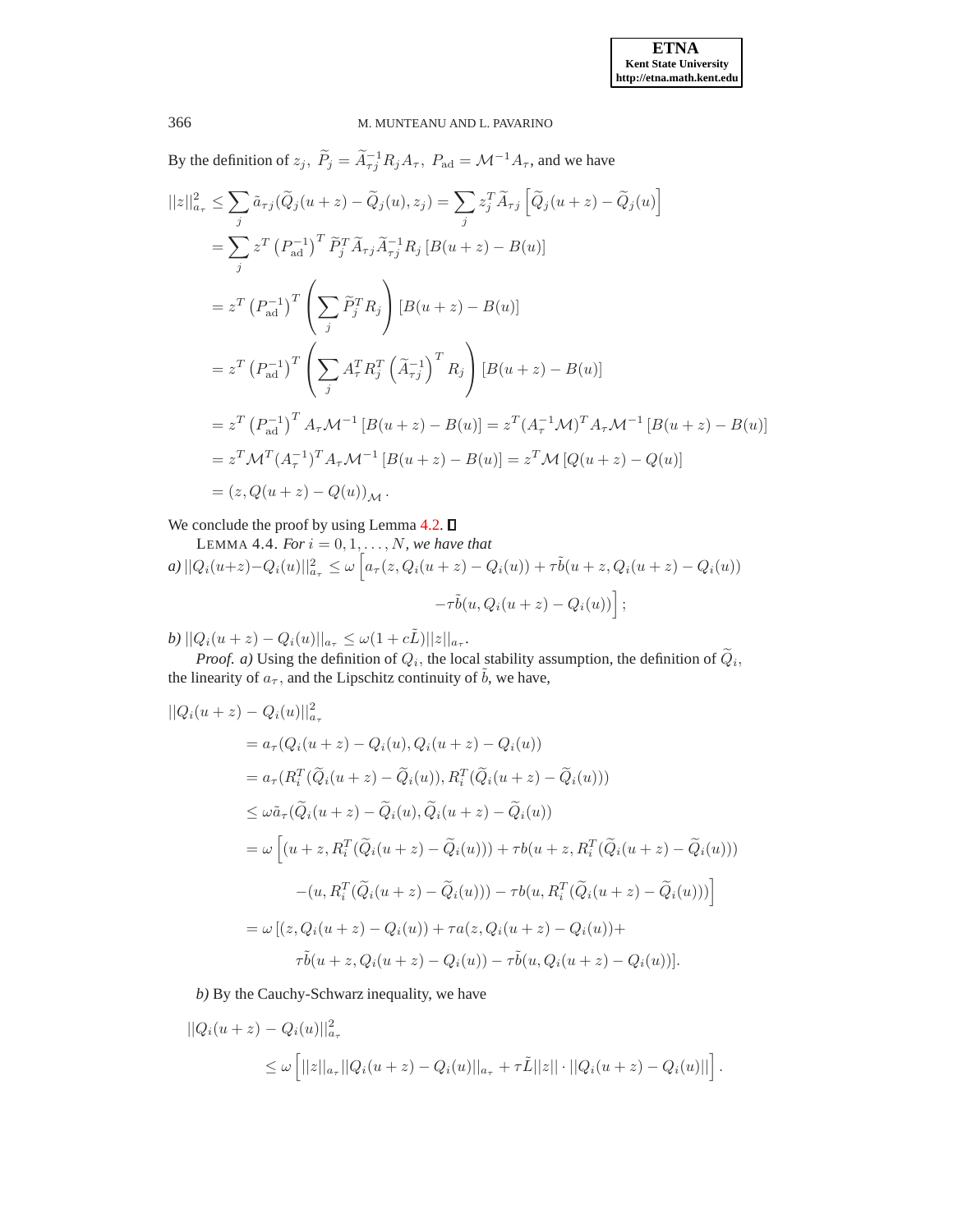### **ETNA Kent State University http://etna.math.kent.edu**

### OVERLAPPING ASR FOR NONLINEAR PARABOLIC PROBLEMS 367

<span id="page-8-1"></span>The coercivity of the bilinear form  $a(\cdot, \cdot)$  implies that  $\tau ||z||^2 \leq c\tau a(z, z) \leq c a_\tau(z, z)$  and consequently we have  $||Q_i(u+z) - Q_i(u)||_{a_{\tau}}^2 \leq \omega(1+c\tilde{L})||z||_{a_{\tau}}||Q_i(u+z) - Q_i(u)||_{a_{\tau}}.$ 

LEMMA 4.5. *There exists a constant*  $\check{\delta}_1^2 = 2\omega^2(\rho(\mathcal{E})^2 + 1)(1 + c\tilde{L})^2 > 0$ , such that

 $||Q(u+z) - Q(u)||_{a_{\tau}} \leq \check{\delta}_1 ||z||_{a_{\tau}}, \ \forall u, v \in V_h.$ 

*Proof.* Define  $\overline{Q}(u) = \sum_{n=1}^{N}$  $\sum_{i=1} Q_i(u)$ , as in the proof of the upper bound of Lemma [4.2.](#page-5-2) The bilinearity of  $a_{\tau}$ , the definition of  $Q_i(u)$ , and the strengthened Cauchy-Schwarz inequality, imply that

$$
||\bar{Q}(u+z) - \bar{Q}(u)||_{a_{\tau}}^{2} \leq \rho(\mathcal{E}) \sum_{i=1}^{N} a_{\tau}(Q_{i}(u+z) - Q_{i}(u), Q_{i}(u+z) - Q_{i}(u)).
$$

From Lemma [4.4,](#page-7-0) we obtain

$$
\begin{aligned}\n\|\ \bar{Q}(u+z) - \bar{Q}(u)\|_{a_{\tau}}^2 \\
&\leq \omega \rho(\mathcal{E}) \sum_{i=1}^N \left[a_{\tau}(z, Q_i(u+z) - Q_i(u)) + \right. \\
&\quad + \tau \tilde{b}(u+z, Q_i(u+z) - Q_i(u)) - \tau \tilde{b}(u, Q_i(u+z) - Q_i(u))\right] \\
&\leq \rho(\mathcal{E}) \omega \left[a_{\tau}(z, \bar{Q}(u+z) - \bar{Q}(u)) + \tau \tilde{b}(u+z, \bar{Q}(u+z) - \bar{Q}(u)) - \tau \tilde{b}(u, \bar{Q}(u+z) - \bar{Q}(u))\right] \\
&\leq \rho(\mathcal{E}) \omega (1 + c\tilde{L}) ||z||_{a_{\tau}} ||\bar{Q}(u+z) - \bar{Q}(u)||_{a_{\tau}}.\n\end{aligned}
$$

Hence,

<span id="page-8-0"></span>(4.2) 
$$
||\bar{Q}(u+z) - \bar{Q}(u)||_{a_{\tau}} \leq \rho(\mathcal{E})\omega(1+c\tilde{L})||z||_{a_{\tau}}.
$$

Since  $Q(u) = Q_0(u) + \overline{Q}(u)$ , relation [\(4.2\)](#page-8-0) and Lemma [4.4](#page-7-0) give us

<span id="page-8-2"></span>
$$
\| Q(u+z) - Q(u) \|_{a_{\tau}}^2 \le 2 \| Q_0(u+z) - Q_0(u) \|_{a_{\tau}}^2 + 2 \| \bar{Q}(u+z) - \bar{Q}(u) \|_{a_{\tau}}^2
$$
  

$$
\le 2[\omega(1+\tau\tilde{L})]^2 ||z||_{a_{\tau}}^2 + 2[\rho(\mathcal{E})\omega(1+\tau\tilde{L})]^2 ||z||_{a_{\tau}}^2 = 2\omega^2(1+\tau\tilde{L})^2(1+\rho(\mathcal{E})^2) ||z||_{a_{\tau}}^2.
$$

LEMMA 4.6. *There exists a constant*  $\delta_1 = C_0^2 \check{\delta}_1^2 2\omega(1 + \rho(\mathcal{E}))$ , such that

$$
||Q(u+z) - Q(u)||_{\mathcal{M}}^2 \le \delta_1 ||z||_{\mathcal{M}}^2.
$$

*Proof.* This bound is a direct consequence of Lemma [4.2](#page-5-2) and Lemma [4.5:](#page-8-1)

$$
||Q(u+z) - Q(u)||_{\mathcal{M}}^2 \leq C_0^2 ||Q(u+z) - Q(u)||_{a_{\tau}}^2
$$
  

$$
\leq C_0^2 \check{\delta}_1^2 ||z||_{a_{\tau}}^2
$$
  

$$
\leq C_0^2 \check{\delta}_1^2 2\omega (1 + \rho(\mathcal{E})) ||z||_{\mathcal{M}}^2.
$$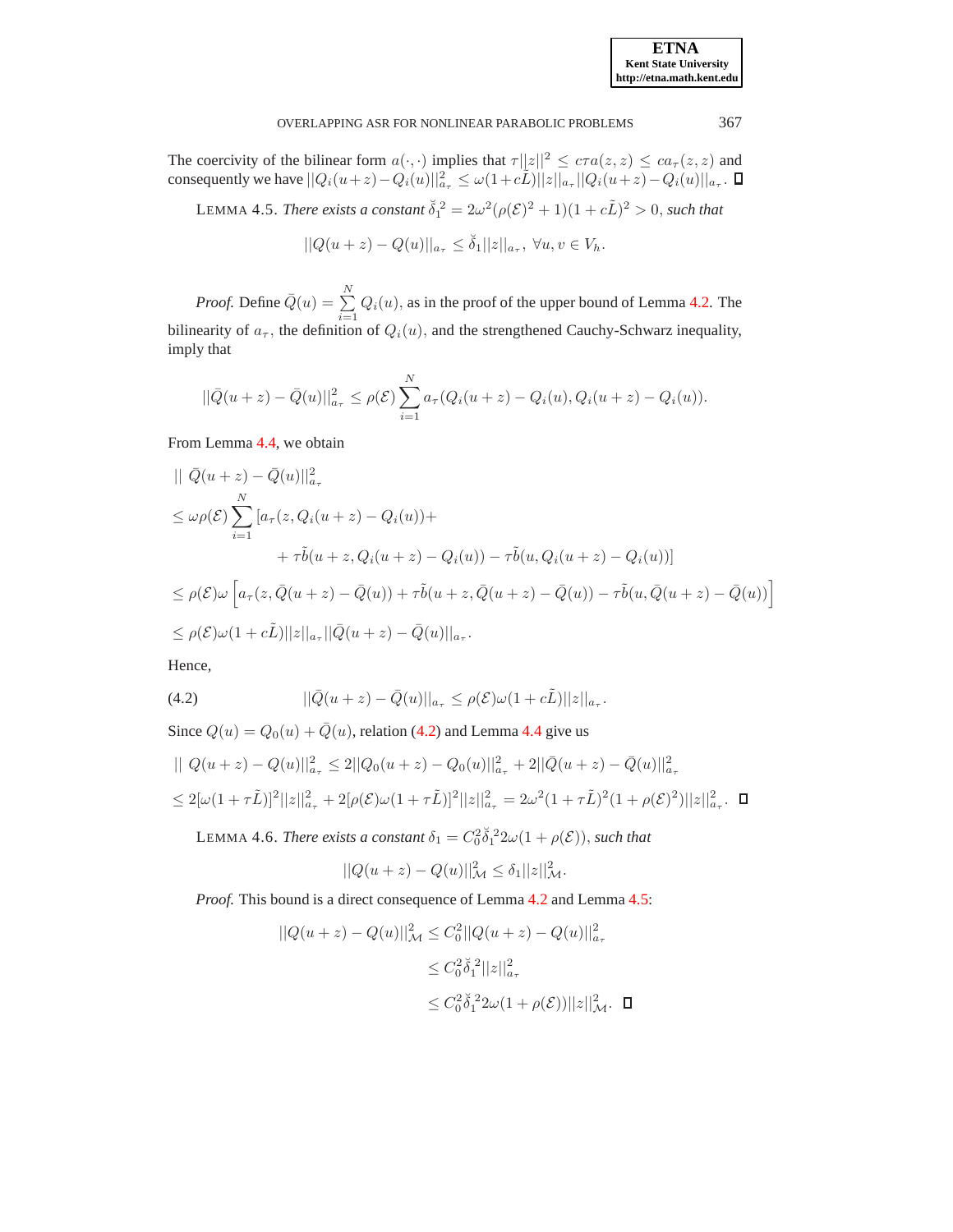<span id="page-9-0"></span>Using these lemmas, we are now in a position to prove the main convergence result for our ASR method.

THEOREM 4.7. If  $0 < \lambda < 2\delta_0/\delta_1^2$ , then the **ASR** method for Problem [\(3.8\)](#page-4-0) con*verges, i.e.,*

$$
||u^k - u^*||^2_{\mathcal{M}} \leq P(\lambda)^k ||u^0 - u^*||^2_{\mathcal{M}},
$$

*where*  $P(\lambda) = 1 - 2\lambda\delta_0 + \lambda^2\delta_1^2$  *and*  $\delta_0$ ,  $\delta_1$  *are the constants defined in Lemma [4.3](#page-6-0) and Lemma [4.6,](#page-8-2) respectively.*

*Proof.* Let  $e^k = u^k - u^*$  and  $r^k = Q(u^k) - Q(u^*)$  be the error and the residual at step k. Then

$$
e^{k+1} = u^{k+1} - u^* = u^k - \lambda r^k - u^* = e^k - \lambda r^k,
$$

and

$$
||e^{k+1}||_{\mathcal{M}}^2 = (e^{k+1}, e^{k+1})_{\mathcal{M}}(e^k - \lambda r^k, e^k - \lambda r^k)_{\mathcal{M}}
$$
  
=  $||e^k||_{\mathcal{M}}^2 - 2\lambda (e^k, r^k)_{\mathcal{M}} + \lambda^2 ||r^k||_{\mathcal{M}}^2.$ 

Lemma [4.3](#page-6-0) with  $u = u^*$  and  $z = u^k - u^*$  yields

$$
-(e^k, r^k)_{\mathcal{M}} = -(u^k - u^*, Q(u^k) - Q(u^*))_{\mathcal{M}}
$$
  
= 
$$
-(u^k - u^*, Q(u^k - u^* + u^*) - Q(u^*))_{\mathcal{M}}
$$
  

$$
\leq -\delta_0 ||e^k||_{\mathcal{M}}^2.
$$

Using Lemma [4.6](#page-8-2) with  $u = u^*$  and  $z = u^k - u^*$ , we obtain

$$
||r_k||^2_{\mathcal{M}} = ||Q(u^k) - Q(u^*)||^2_{\mathcal{M}} = ||Q(u^k - u^* + u^*) - Q(u^*)||^2_{\mathcal{M}} \leq \delta_1^2 ||e^k||^2_{\mathcal{M}}.
$$

Therefore

$$
||e^{k+1}||_{\mathcal{M}}^2 \le (1 - 2\lambda \delta_0 + \lambda^2 \delta_1^2)||e^k||_{\mathcal{M}}^2 = P(\lambda)||e^k||_{\mathcal{M}}^2.
$$

If we choose  $0 < \lambda < \frac{2\delta_0}{\delta_1^2}$ , then  $P(\lambda) < 1$ , and we obtain the convergence of the ASR method.  $\square$ 

REMARK 4.8.  $P(\lambda)$  attains its minimum at  $\lambda_{min} = \frac{\delta_0}{\delta_1^2}$  and  $P(\lambda_{min}) = 1 - \frac{\delta_0^2}{\delta_1^2} < 1$ .

REMARK 4.9. If we drop the coarse space  $V_0$  and define  $Q(u) = \sum_{n=1}^{N}$  $\sum_{i=1} Q_i(u)$ , the ASR

algorithm is convergent. It is easy to see that in this case  $\delta_0 = \frac{1}{C_0^2}$  and  $\delta_1 = C_0 \rho(\mathcal{E}) \omega(1 + c\tilde{L})$ . REMARK 4.10. The ASR performance depends on the choice of the parameter  $\lambda$  in the Richardson iteration. This parameter can be chosen:

i) theoretically, by approximately minimizing the quadratic function  $P(\lambda)$  in Theorem [4.7](#page-9-0) if the constants  $\delta_0$  and  $\delta_1$  can be estimated;

ii) numerically, by running a few tests cases (as we have done in Section  $6$ , Figure  $6.1$ ) and selecting a value which gives an approximate minimum of the ASR iteration count;

iii) automatically, by using one of the step-length strategies available in the literature of numerical optimization, such as the one described in [\[26\]](#page-17-24); see the results reported in Section [6,](#page-12-0) Table [6.2.](#page-13-0)

We remark that the numerical results of Figure [6.1](#page-14-0) show that the ASR iteration count is not very sensitive to the choice of  $\lambda$  near the minimum, but only near the endpoints of the convergence interval.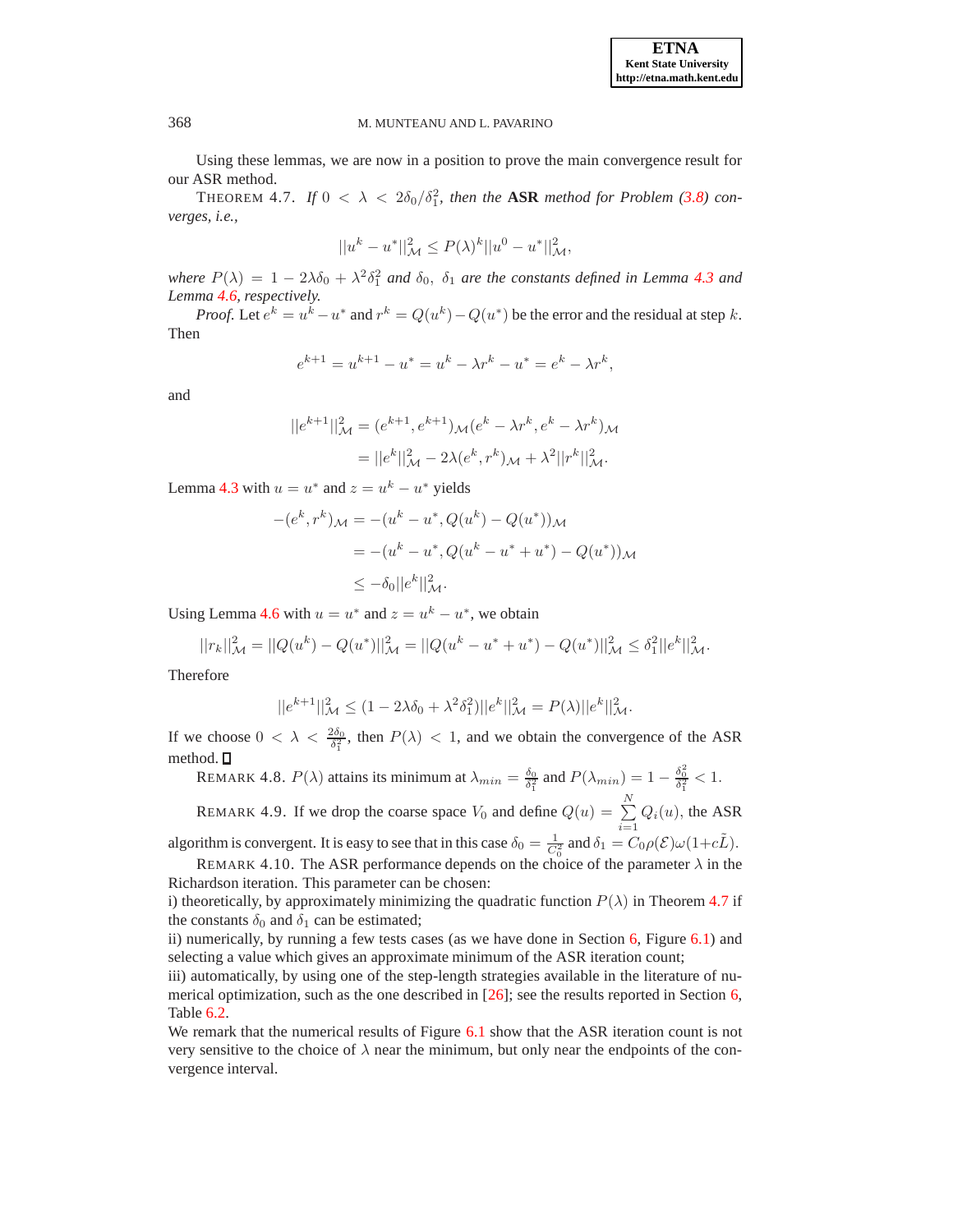**ETNA Kent State University http://etna.math.kent.edu**

#### OVERLAPPING ASR FOR NONLINEAR PARABOLIC PROBLEMS 369

<span id="page-10-0"></span>**5. Convergence estimates for parabolic problem.** Our additive Schwarz preconditioner is build as in the linear case. We partition the domain  $\Omega$  into shape regular nonoverlapping subdomains  $\Omega_i$ ,  $1 \leq i \leq N$ , of characteristic diameter H, defining a shape-regular coarse mesh  $\mathcal{T}_H$ . Each subdomain  $\Omega_i$  is extended to a larger one,  $\Omega'_i$ , by adding the elements of the fine mesh  $\mathcal{T}_h$  within a distance  $\delta_i$  from its boundary. We assume that the partition  $\{\Omega'_i\}$  satisfies the finite covering assumption (see, e.g., [\[33\]](#page-17-12)), and we denote by  $\delta = \max_i \delta_i$ the overlap size. Using the above decomposition, a one-level method is defined by the local spaces  $V_i = \{v \in H_0^1(\Omega_i') | v | \subseteq \text{is linear}, \forall T \in T_{h,i}\}, 1 \le i \le N$ , and the local bilinear forms  $\tilde{a}_{\tau,i}(u_i, v_i) = a_\tau (R_i^T u_i, R_i^T v_i), \ \forall u_i, \ v_i \in V_i$ , with interpolation operators  $R_i^T : V_i \longrightarrow V, 1 \leq i \leq N$ . We then build a two-level algorithm by defining the coarse finite element space  $V_0 = \{v \in H_0^1(\Omega) | v$  is continuous and  $v|_T$  is linear,  $\forall T \in T_H\}$  and the operator  $R_0^T$ , which interpolates the coarse functions onto the fine mesh.

We consider the variational parabolic problem: given  $u(t_0, x) = u_0(x)$  and right-hand side G, find  $u(t) \in H^1(\Omega)$ , such that  $\forall t \in (t_0, T)$ ,

<span id="page-10-4"></span>(5.1) 
$$
\left(\frac{\partial u}{\partial t}, v\right) + a(u, v) + (F(u), v) = (G, v),
$$

where

$$
a(u,v) = \int_{\Omega} \sum_{i,j=1}^{d} a_{ij} \frac{\partial u}{\partial x_i} \frac{\partial v}{\partial x_j} dx,
$$

with  $a_{ij} \in C^1(\Omega)$ , such that  $a_{ij}(x) = a_{ji}(x)$ ,  $\forall x \in \Omega \subset \mathbf{R}^d$  for all  $i, j = 1, \ldots, d$  and F a monotone nonlinear function.

The abstract convergence result of Theorem [4.7](#page-9-0) now can be applied to get explicit bounds in terms of the discretization parameters. For simplicity, we consider the simplest case, where we use exact solvers (i.e.,  $\tilde{a}_{\tau,i}(u_i, v_i) = a_\tau (R_i^T u_i, R_i^T v_i), \forall u_i, v_i \in V_i$ ), so that  $\omega = 1$  in the local stability assumption. We also assume that there are at most  $N<sup>c</sup>$  nonzero elements in each row of  $\mathcal{E} \leq N^c$ , so that  $\rho(\mathcal{E}) \leq N^c$  in the strengthened Cauchy-Schwarz inequality; see [\[33,](#page-17-12) Lemma 2.10]. Therefore, we need only to bound the constant  $C_0$  in the stable decomposition assumption.

<span id="page-10-3"></span>LEMMA 5.1. *The stable decomposition constant*  $C_0$  *can be bounded by* 

a) 
$$
C_0^2 \le C \max \left\{ 1 + \frac{H}{\delta}, 1 + \frac{\tau}{H\delta} \right\}
$$
, in the one-level case,  
b)  $C_0^2 \le C \left( 1 + \frac{H}{\delta} \right)$ , in the two-level case,

*where* C *is a constant independent of* H, h *and* δ.

*Proof*. *a) One-level case.* Following the classical proof for the linear elliptic case (see, e.g., [\[33\]](#page-17-12)), we define  $u_i = R_i(I^h(\theta_i u))$ ,  $i = 1, ..., N$ , where  $\{\theta_i \in W^{1, \infty}, 1 \le i \le N\}$ defines a partition of unity and  $I<sup>h</sup>$  is the nodal piecewise linear interpolant on the fine mesh  $\mathcal{T}_h$ . By the approximations properties of  $I^h$  and the small overlap lemma (see [\[33\]](#page-17-12), Lemma 3.10 and eqs.(3.20) - (3.23) or the original Lemma 3.1 in  $[16]$ ), we obtain

<span id="page-10-1"></span>
$$
(5.2) \quad |R_i^T u_i|^2_{H^1(\Omega)} \equiv |I^h(\theta_i u)|^2_{H^1(\Omega_i')} \leq C \left(1 + \frac{H}{\delta}\right) |u|^2_{H^1(\Omega_i')} + \frac{1}{H_i \delta_i} ||u||^2_{L^2(\Omega_i')}.
$$

The equivalence between the  $L^2(\Omega)$  – norm and the discrete  $L^2(\Omega)$  – norm implies that

<span id="page-10-2"></span>(5.3) 
$$
(R_i^T u_i, R_i^T u_i)_{L^2(\Omega)} \equiv ||I^h(\theta_i u)||_{L^2(\Omega_i')}^2 \le C||u||_{L^2(\Omega_i')}^2.
$$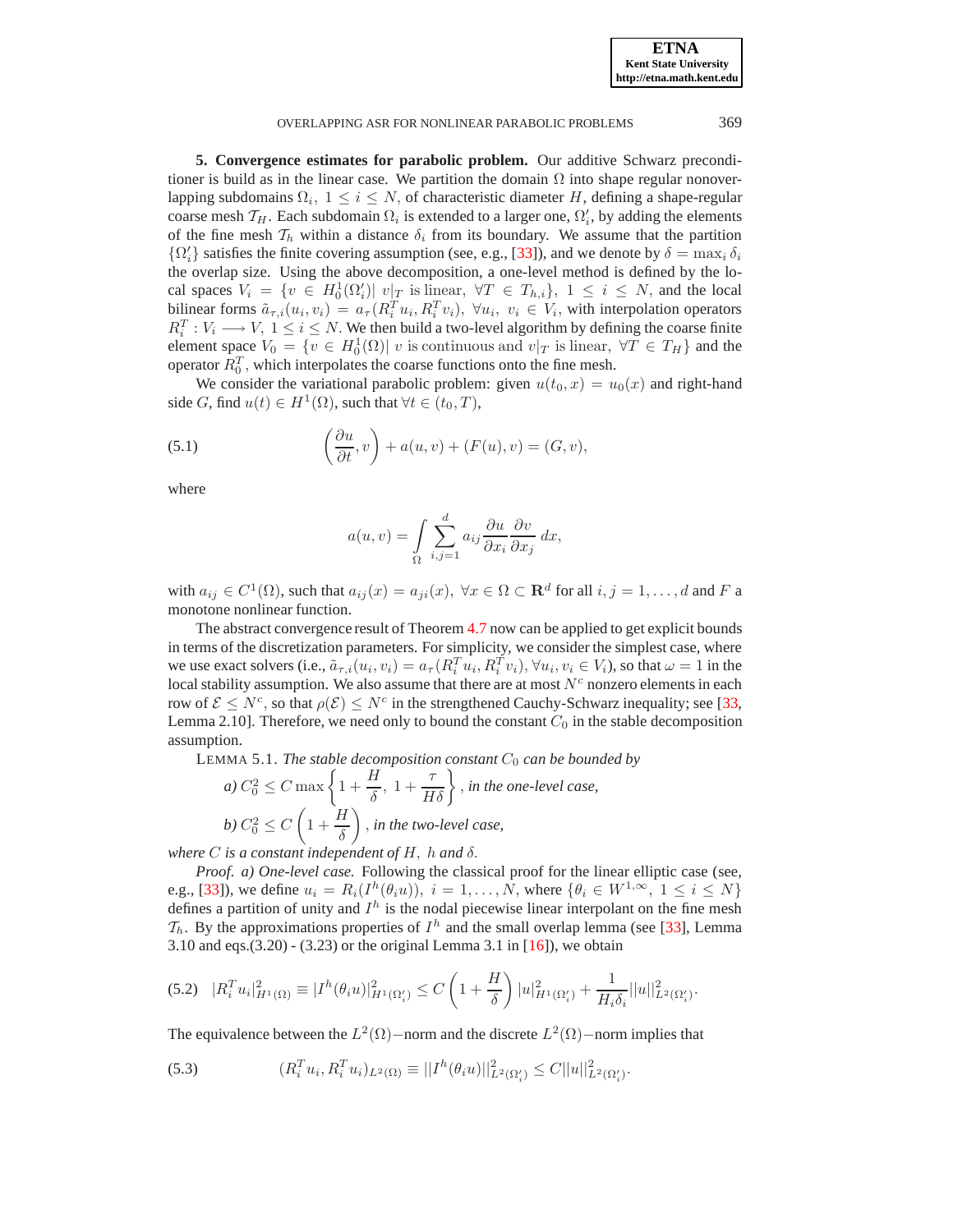Using the coercivity of  $a(\cdot, \cdot)$ , [\(5.2\)](#page-10-1), [\(5.3\)](#page-10-2), and the finite covering assumption, we have

$$
\sum_{i=1}^{N} \tilde{a}_{\tau,i}(u_i, u_i) = \sum_{i=1}^{N} a_{\tau}(R_i^T u_i, R_i^T u_i) = \sum_{i=1}^{N} \left[ (R_i^T u_i, R_i^T u_i)_{L^2(\Omega)} + \tau a (R_i^T u_i, R_i^T u_i) \right]
$$
\n
$$
\leq C \sum_{i=1}^{N} \left[ (R_i^T u_i, R_i^T u_i)_{L^2(\Omega)} + \tau |R_i^T u_i|_{H^1(\Omega)}^2 \right]
$$
\n
$$
\leq C \sum_{i=1}^{N} \left\{ ||u||_{L^2(\Omega_i')}^2 + \tau \left[ \left( 1 + \frac{H}{\delta} \right) |u|_{H^1(\Omega_i')}^2 + \frac{1}{H\delta} ||u||_{L^2(\Omega_i')}^2 \right] \right\}
$$
\n
$$
\leq C \sum_{i=1}^{N} \left[ \left( 1 + \frac{\tau}{H\delta} \right) ||u||_{L^2(\Omega_i')}^2 + \tau \left( 1 + \frac{H}{\delta} \right) ||u|_{H^1(\Omega_i')}^2 \right]
$$
\n
$$
\leq C \left( 1 + \frac{\tau}{H\delta} \right) ||u||_{L^2(\Omega)}^2 + \tau \left( 1 + \frac{H}{\delta} \right) ||u|_{H^1(\Omega)}^2.
$$

The coercivity of the bilinear form  $a(\cdot, \cdot)$  implies that  $|u|_{H^1(\Omega)}^2 \leq Ca(u, u)$  and therefore

$$
\sum_{i=1}^{N} \tilde{a}_{\tau,i}(u_i, u_i) \le C \left[ \left( 1 + \frac{\tau}{H\delta} \right) ||u||_{L^2(\Omega)}^2 + \tau \left( 1 + \frac{H}{\delta} \right) a(u, u) \right]
$$
  

$$
\le C \max \left\{ 1 + \frac{H}{\delta}, 1 + \frac{\tau}{H\delta} \right\} \left[ ||u||_{L^2(\Omega)}^2 + \tau a(u, u) \right].
$$

*b) Two-level case.* Suppose that the coarse mesh is quasi-uniform. Then the bound for  $C_0^2$  can be obtained as in [\[33\]](#page-17-12) by letting  $I^H : L^2(\Omega) \longrightarrow V_0$  be the  $L^2$ -projection of  $u, (I^H u, v)_{L^2(\Omega)} = (u, v), \forall u \in L^2(\Omega), v \in V_0$ , and  $u_0 = I^H u, w = u - I^h u_0$ ,  $u_i = I^h(\theta_i w).$ 

<span id="page-11-0"></span>REMARK 5.2. The bound a) of Lemma [5.1](#page-10-3) implies that if the ratio  $\tau/(H\delta)$  is small enough, then a constant upper bound  $C_0^2 \leq C$  $\sqrt{ }$  $1 + \frac{H}{I}$ h  $\overline{ }$ still holds for the one-level ASR algorithm.

REMARK 5.3. In case of small overlap  $\delta = h$ , the estimates of Lemma [5.1](#page-10-3) become

a) 
$$
C_0^2 \le C \max \left\{ 1 + \frac{H}{h}, 1 + \frac{\tau}{Hh} \right\}
$$
, in the one-level case,  
b)  $C_0^2 \le C \left( 1 + \frac{H}{h} \right)$ , in the two-level case.

Therefore, in scaled speed-up tests with constant ratio  $H/h$  only the two-level ASR algorithm is scalable, since the term  $\tau/(Hh)$  asymptotically dominates the one-level bound for any fixed value of  $\tau$ . Nevertheless, for a moderate number of subdomains (i.e., for  $1/H$ small enough), the one-level bound is dominated by the first term  $1 + \frac{H}{I}$  $\frac{\mu}{h}$ , which yields a "temporary" scalability; see Figure [6.2.](#page-15-0)

REMARK 5.4. In case of generous overlap  $\delta = CH$ , the estimates of Lemma [5.1](#page-10-3) agree with the estimates obtained by Cai [\[7,](#page-16-3) [8\]](#page-16-4) for linear parabolic problems. In such case, Cai proved that if  $\tau/H^2$  is small enough, then the one-level Schwarz algorithm is scalable and the two-level algorithm satisfies an optimal constant bound. Lemma [5.1](#page-10-3) extends these estimates to nonlinear parabolic problems and to the case of variable overlap.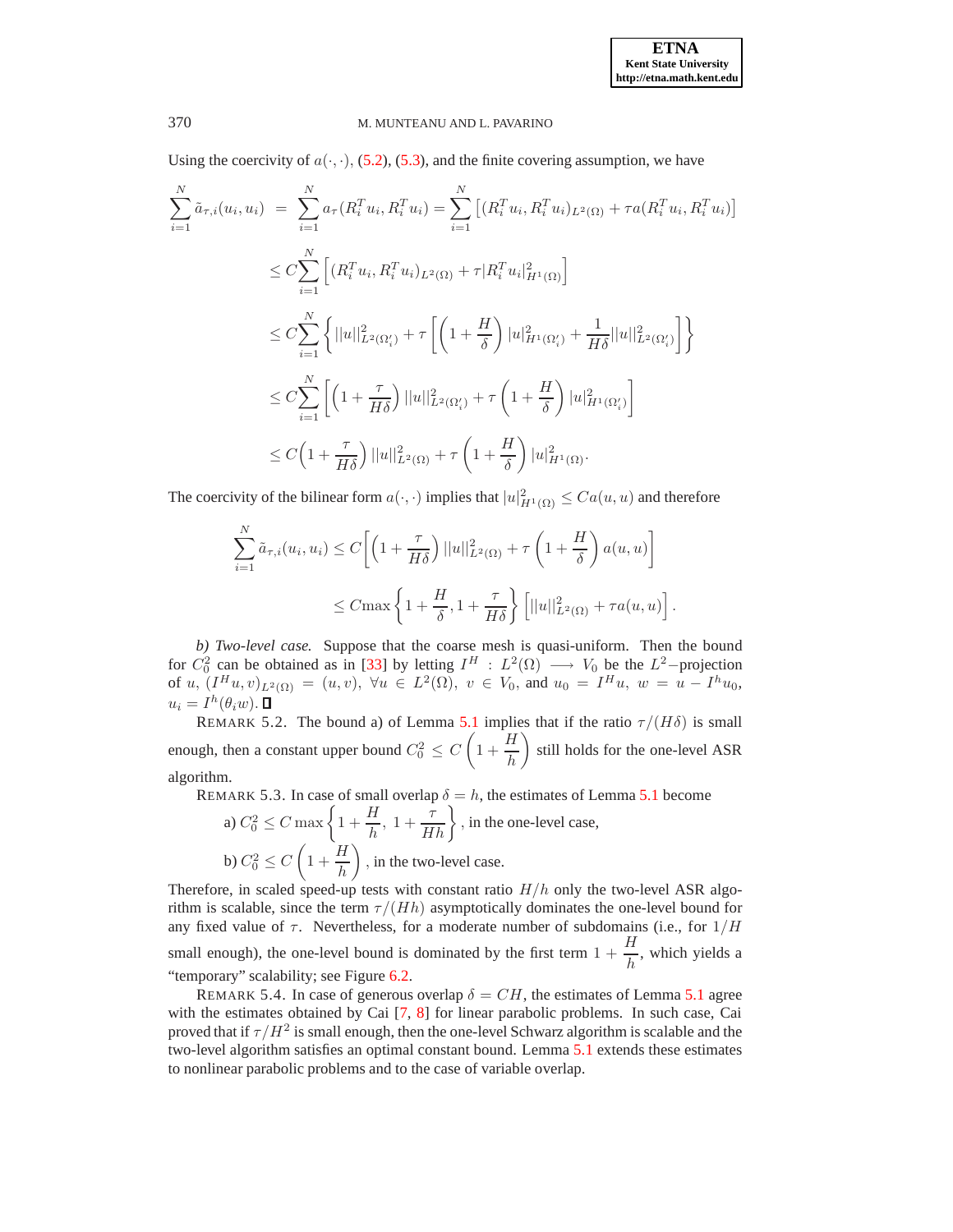#### OVERLAPPING ASR FOR NONLINEAR PARABOLIC PROBLEMS 371

TABLE 6.1

<span id="page-12-1"></span>*Comparison of ASR and Linearly Implicit Euler methods (GMRES with AS preconditioner): scaled speed-up test with fixed subdomain size*  $H/h = 4$ *, small overlap size*  $\delta = h$ *, and increasing number of subdomains* N *(and nodes). iter = iteration counts, cpu = cpu times, err = relative errors with exact solution.*

|                | ASR with $\lambda = 0.4$ |           |      | Lin. Impl. Euler: GMRES with AS prec. |      |           |           |                        |      |            |           |
|----------------|--------------------------|-----------|------|---------------------------------------|------|-----------|-----------|------------------------|------|------------|-----------|
|                |                          | one-level |      | two-levels                            |      | one-level |           | one-level, $rest = 20$ |      | two-levels |           |
| N              | iter                     | cpu       | iter | cpu                                   | iter | cpu       | iter      | cpu                    | iter | cpu        | err       |
| $2 \times 2$   | 40                       | 0.07      | 43   | 0.07                                  | 10   | 0.09      | 10        | 0.10                   | 11   | 0.07       | $6.76e-3$ |
| $4 \times 4$   | 70                       | 0.57      | 36   | 0.29                                  | 17   | 0.15      | 17        | 0.20                   | 16   | 0.15       | $1.67e-3$ |
| $6 \times 6$   | 123                      | 2.88      | 35   | 0.87                                  | 20   | 0.59      | 20        | 0.84                   | 17   | 0.49       | 7.44e-4   |
| $8 \times 8$   | 197                      | 11.20     | 36   | 2.15                                  | 23   | 1.76      | $20 + 5$  | 2.93                   | 16   | 1.26       | $4.18e-4$ |
| $10 \times 10$ | 293                      | 36.80     | 36   | 4.61                                  | 26   | 4.48      | $20 + 7$  | 7.78                   | 16   | 3.02       | $2.67e-4$ |
| $12 \times 12$ | 410                      | 99.12     | 36   | 9.07                                  | 29   | 11.31     | $20+9$    | 18.54                  | 16   | 6.63       | 1.86e-4   |
| $14 \times 14$ | 549                      | 236.93    | 36   | 16.25                                 | 31   | 29.12     | $20+14$   | 51.33                  | 16   | 15.69      | 1.36e-4   |
| $16 \times 16$ | 709                      | 511.79    | 36   | 27.08                                 | 34   | 77.29     | $20+16$   | 128.71                 | 16   | 37.42      | $1.04e-4$ |
| $18 \times 18$ | 891                      | 1013.27   | 36   | 43.18                                 | 36   | 162.50    | $20 + 18$ | 188.71                 | 16   | 76.17      | 8.26e-5   |

<span id="page-12-0"></span>**6. Numerical results.** In this section, we report the results of MATLAB numerical experiments with the ASR method applied to the nonlinear parabolic problem [\(5.1\)](#page-10-4) with the linear elliptic bilinear form and the nonlinear function

$$
a(u,v) = \sum_{i}^{N} \int_{\Omega_i} \sigma_i \nabla u \nabla v dx, \quad f(u) = 0.5u + u^3.
$$

The elliptic coefficients  $\sigma_i$  are equal to 1 in Tables [6.2](#page-13-0)[-6.4,](#page-15-1) while they are piecewise constant with jump discontinuities across subdomain boundaries in the last tests of Figures [6.3](#page-16-5) and [6.4.](#page-16-6) The domain is the unit square  $\Omega$  and the right-hand side g is chosen so that  $u^*(t, x) =$  $t\sin(\pi x)\sin(\pi y)$  is the exact solution when  $\sigma_i = 1$ . We consider  $t_0 = 0$ ,  $u_0(x) = 0$ , and we compute the solution for  $t = \tau = 0.01$ . The iteration process is stopped when  $||r_k||_{\mathcal{M}}/||r_0||_{\mathcal{M}} \leq 1$ e – 8, and we denote the relative error by  $err = ||u-u^*||_{l^2(\Omega)}/||u^*||_{l^2(\Omega)}$ .

**Comparison between ASR and Linearly Implicit Euler methods.** We start with a comparison between our ASR method [\(3.9\)](#page-4-1) and the Linearly Implicit Euler method, consisting in applying to the original nonlinear problem [\(2.2\)](#page-2-1) a single Newton step, see e.g. Deu-flhard [\[14\]](#page-17-26), Lang [\[18\]](#page-17-27), and solve the resulting linear system by GMRES with the Additive Schwarz preconditioner  $\mathcal M$  defined in [\(3.7\)](#page-3-4). This method has the advantage of requiring only the solution of a linear problem per time step, but it requires the computation of the Jacobian of the nonlinear operator. We remark that the Jacobian is not needed in our ASR algorithm and it might even be practically uncomputable for some nonlinear problems, such as the monodomain and bidomain systems coupled with realistic ionic models; see Munteanu [\[21\]](#page-17-18). In our notations, the Linearly Implicit Euler method for the nonlinear system [\(3.1\)](#page-2-2)  $B(u^m) = \hat{g}$ at time step  $t_m$  becomes:

> solve the Jacobian system:  $J_B^m s^m = \hat{g} - B(u^m)$ by GMRES with the Additive Schwarz preconditioner  $M$  in [\(3.7\)](#page-3-4), update the solution:  $^{m+1} = u^m + s^m,$

where  $J_B^m$  is the Jacobian of the nonlinear operator B at  $u^m$ . Given our assumption [\(3.2\)](#page-2-3) on the structure of  $B$ , this Jacobian matrix also can be written in terms of the nonlinear form  $b(u, v)$  and the mass matrix M as  $J_B^m = M + \tau J_b^m$ , with  $J_b^m$  equal to the Jacobian of b at  $u^m$ .

Table [6.1](#page-12-1) compares the two algorithms by reporting their iteration counts (iter) and MAT-LAB cpu times (cpu) on a PC (Acer Aspire 3680) in a scaled speed-up test, where the subdomain size  $H/h = 4$  is kept fixed and the number of subdomains (hence nodes) is increased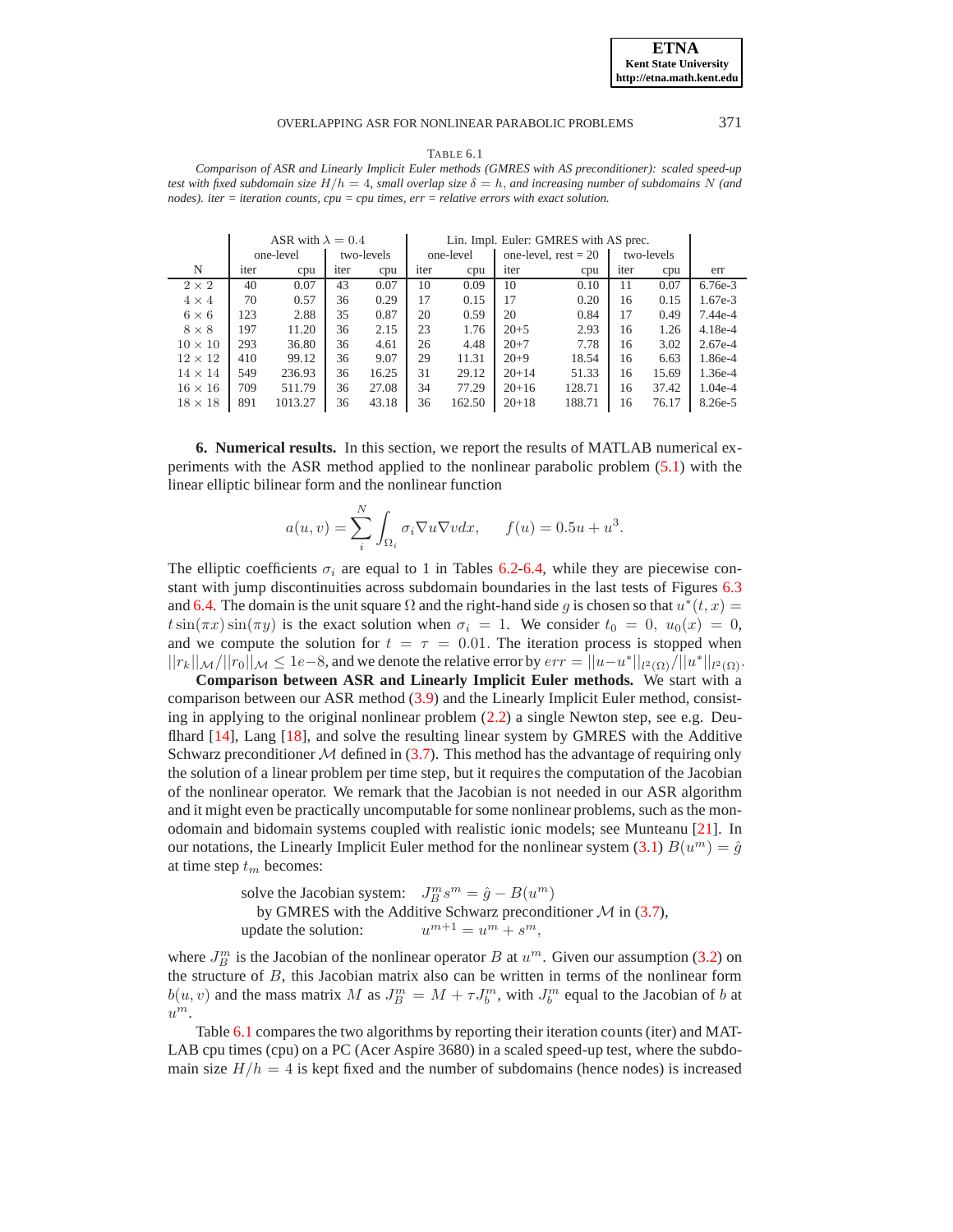TABLE 6.2

<span id="page-13-0"></span>ASR scaled speed-up test with fixed subdomain size  $H/h = 4$ , small overlap size  $\delta = h$ , and increasing *number of subdomains* N (and nodes): ASR with fixed  $\lambda = 0.4$  and random RHS (second and third columns); ASR *with step-lenght strategy for* λ *and exact solution (fourth and fifth columns). iter = iteration counts, err = relative errors with exact solution.*

|                |           | ASR with $\lambda = 0.4$<br>random RHS | ASR with step-lenght strategy for $\lambda$<br>exact solution RHS |           |      |            |  |
|----------------|-----------|----------------------------------------|-------------------------------------------------------------------|-----------|------|------------|--|
|                | one-level | two-levels                             |                                                                   | one-level |      | two-levels |  |
| N              | iter      | iter                                   | iter                                                              | err       | iter | err        |  |
| $2\times 2$    | 40        | 42                                     | 25                                                                | $6.76e-3$ | 24   | $6.76e-3$  |  |
| $4 \times 4$   | 70        | 38                                     | 37                                                                | $1.67e-3$ | 25   | $1.67e-3$  |  |
| $6 \times 6$   | 122       | 39                                     | 69                                                                | $7.44e-4$ | 24   | $7.44e-4$  |  |
| $8 \times 8$   | 196       | 40                                     | 117                                                               | $4.18e-4$ | 24   | $4.18e-4$  |  |
| $10 \times 10$ | 291       | 42                                     | 157                                                               | $2.67e-4$ | 27   | $2.67e-4$  |  |
| $12 \times 12$ | 407       | 41                                     | 223                                                               | 1.86e-4   | 22   | 1.86e-4    |  |
| $14 \times 14$ | 544       | 42                                     |                                                                   |           | 25   | $1.36e-4$  |  |
| $16 \times 16$ | 703       | 43                                     |                                                                   |           | 23   | $1.04e-4$  |  |
| $18 \times 18$ | 882       | 43                                     |                                                                   |           | 24   | $8.26e-5$  |  |

from  $2 \times 2$  to  $18 \times 18$ . For both algorithms the right-hand side is chosen so that the exact solution is  $u^*$  given above and we can determine the relative errors (err) reported in the last column of the table, that decrease proportionally to the mesh refinement (i.e., increasing subdomains) as expected. In agreement with the theory (see Remark [5.3\)](#page-11-0), in the one-level case the number of iterations of both algorithms increases (much less for Linearly Implicit Euler, column 5), while in the two-level case the iteration counts remain bounded and both algorithms are scalable (with a better upper bound of 16 for Linearly Implicit Euler, column 6, than 36 for ASR, column 3). The cpu times behave accordingly, i.e., they increase strongly for the one-level algorithms and show a more moderate increase for the two-level algorithms. The most relevant comparison between the two-level algorithms shows that the ASR cpu times are initially slightly larger than the Linearly Implicit Euler cpu times, but as the problem size increases (for  $N \ge 14 \times 14$ ) the ASR times equal and then definitely improve over the Lineary Implicit Euler times (27.08 v. 37.42 sec. for  $N = 16 \times 16$  and 43.18 v. 76.17 sec. for  $N = 18 \times 18$ ). These results indicate that ASR can be asymptotically more efficient than Linearly Implicit Euler as the problem size and number of subdomains increase. We remark that this is only a partial indication because of the serial implementation of the two algorithms, where the subdomain problems of the Additive Schwarz preconditioners are solved sequentially; it would be much more significant to compare the parallel cpu times for the two algorithms on modern distributed computing architectures (which is beyond the scope of this paper).

**ASR scalability with random RHS and**  $\lambda$  **step-lenght strategy.** Table [6.2](#page-13-0) reports the results of a scaled speed-up test analogous to Table [6.1,](#page-12-1) but focuses only on the ASR algorithm with minimal overlap  $\delta = h$ . In the left part of the table (columns 2 and 3), the parameter  $\lambda$  is again fixed at 0.4 but the RHS is randomly distributed. In the right part of the table (column 4 and 5),  $\lambda$  is chosen by the step-length strategy of [\[26\]](#page-17-24) (columns 4 and 5) and the RHS is again the one associated to the exact solution  $u^*$  given above. The results confirm that in the one-level case the number of ASR iterations (iter) increases, while in the two-level case this number remains bounded and the ASR algorithm is scalable. The steplength strategy for the selection of  $\lambda$  yields better iteration counts (around 22 - 27 iterations) than the fixed  $\lambda = 0.4$  selection (around 36 iterations), but at the expense of a much larger cpu time (not shown). The results with a random right-hand side show the same scalability of the two-level ASR algorithm, only with slightly larger iteration counts (now with an upper bound of 43 iterations).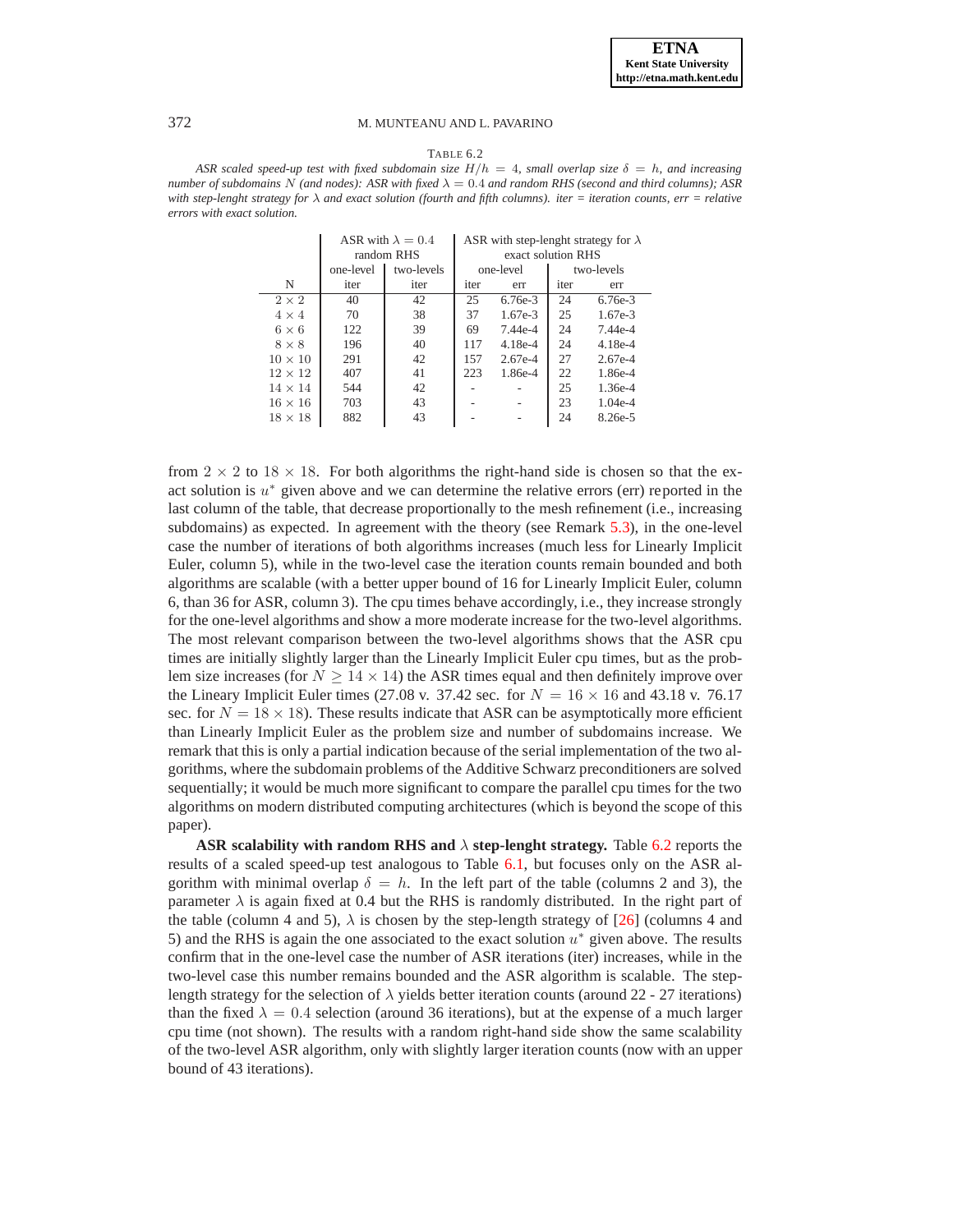## OVERLAPPING ASR FOR NONLINEAR PARABOLIC PROBLEMS 373

<span id="page-14-1"></span>TABLE 6.3 ASR standard speed-up test with fixed mesh size  $h = 1/48$ , small overlap size  $\delta = h$ , and increasing number of *subdomains* N (of decreasing size  $H/h$ ). ASR with fixed  $\lambda = 0.4$  *(second and third columns); ASR with step-lenght strategy for* λ *(fourth and fifth columns). iter = iteration counts, err = relative errors with exact solution.*

|              |      | $\lambda = 0.4$ |      |            |      | $\lambda$ : step-length strategy |      |            |  |
|--------------|------|-----------------|------|------------|------|----------------------------------|------|------------|--|
|              |      | one-level       |      | two-levels |      | one-level                        |      | two-levels |  |
| N            | iter | err             | iter | err        | iter | err                              | iter | err        |  |
| $2 \times 2$ | 155  | 1.74e-4         | 70   | 1.74e-4    | 86   | 1.74e-4                          | 43   | $1.74e-4$  |  |
| $4 \times 4$ | 192  | 1.74e-4         | 58   | 1.74e-4    | 114  | 1.74e-4                          | 32   | 1.74e-4    |  |
| $6 \times 6$ | 245  | 1.74e-4         | 47   | $1.74e-4$  | 149  | $1.74e-4$                        | 27   | $1.74e-4$  |  |
| $8 \times 8$ | 301  | 1.74e-4         | 41   | 1.74e-4    |      |                                  | 23   | $1.74e-4$  |  |



FIG. 6.1. *ASR iterations counts as a function of the parameter*  $\lambda$ *;*  $N = 2 \times 2$ *, overlap size*  $\delta = h$ *.* 

<span id="page-14-0"></span>**ASR standard speed-up.** We study the ASR performance in a standard speed-up test where the global problem size is fixed  $(h = 1/48)$  and the number of subdomains is increased from  $2 \times 2$  to  $8 \times 8$ , hence decreasing the ratio  $H/h$ . The same quantities (iter and err) of Table [6.2](#page-13-0) are reported in Table [6.3.](#page-14-1) As predicted by the theory, only in the two-level case, the ASR iteration counts improve as the subdomain size H decreases, since the term  $\tau/(Hh)$ dominates the one-level bound in Remark [5.3b](#page-11-0)).

**ASR dependence on**  $\lambda$ . Figure [6.1](#page-14-0) confirms the theoretical prediction of Theorem [4.7,](#page-9-0) showing the ASR iteration counts as a function of the parameter  $\lambda$  for  $N = 2 \times 2$  subdomains, overlap  $\delta = h$ , and two mesh sizes  $h = 1/8$  (continuous line),  $h = 1/16$  (dashed line). The explicit formula of Theorem [4.7](#page-9-0) shows that the parabola  $P(\lambda)$  attains its minimum inside a right interval of 0 and tends to 1 at its endpoints; correspondingly, the ASR convergence rate attains a minimum inside an interval  $(0, \alpha)$ ,  $\alpha > 0$  and degenerates at the interval endpoints.

**ASR dependence on** δ**.** Table [6.4](#page-15-1) shows that the ASR iteration counts improve with increasing overlap size  $\delta$ , for both the one- and two-level ASR algorithms, in agreement with Lemma [5.1.](#page-10-3) In the two-level case, the improvement becomes irrelevant for overlap sizes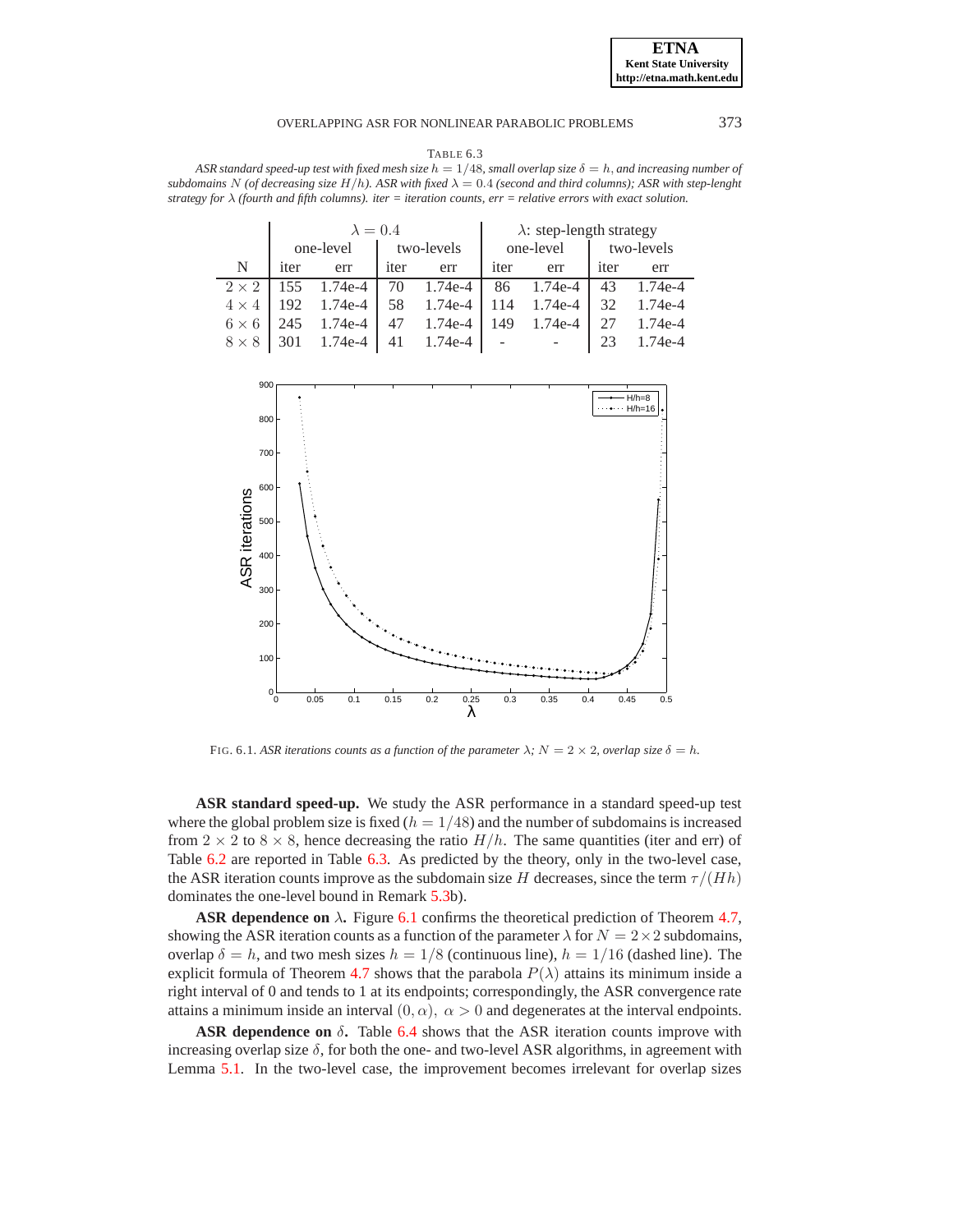<span id="page-15-1"></span>

| TABLE 6.4                                                                                                                |
|--------------------------------------------------------------------------------------------------------------------------|
| Effect of increasing the overlap size $\delta$ in one- and two-level ASR methods for fixed mesh size $h = 1/48$ , number |
| of subdomains $N = 2 \times 2$ , $\lambda = 0.4$ iter = iteration counts, err = relative errors with exact solution.     |

| overlap size   |      | one-level |      | two-levels |
|----------------|------|-----------|------|------------|
|                | iter | err       | iter | err        |
|                | 155  | 1.74e-4   | 70   | 1.74e-4    |
| 2h             | 82   | 1.74e-4   | 46   | $1.74e-4$  |
| 3 <sub>h</sub> | 59   | 1.74e-4   |      | $1.74e-4$  |
| 4 <sub>h</sub> | 49   | 1.74e-4   |      | $174e-4$   |



<span id="page-15-0"></span>FIG. 6.2. *One-level ASR iterations counts for increasing number of subdomains* 1/H *and different time-step sizes*  $\tau$ *, fixed ratio*  $H/h = 4$ ,  $\delta = h$ .

larger than 3h.

**ASR scalability dependence on**  $\tau$ . Figure [6.2](#page-15-0) reports a different validation of the onelevel bound by reducing the time-step size  $\tau$  and performing a scaled speed-up test as in Table [6.2](#page-13-0) (H/h fixed and small overlap  $\delta = h$ ). While we already know that for a given value of  $\tau$  the one-level ASR algorithm is not scalable (Remark [5.3](#page-11-0) and Table [6.2\)](#page-13-0), we nevertheless expect a reduction of  $\tau$  to give bounded iteration counts up to a critical number of subdomains  $N_{\tau}$  ("temporary" scalability) since the first term dominates the maximum in Remark [5.3a](#page-11-0)), while for  $N > N<sub>\tau</sub>$  we expect increasing iteration counts since the second term dominates the maximum in Remark [5.3a](#page-11-0)). The results in Figure [6.2](#page-15-0) show that this is indeed the case: for  $\tau = 1e - 3$ ,  $N_{\tau} \sim 4 \times 4$ , for  $\tau = 5e - 4$ ,  $N_{\tau} \sim 6 \times 6$  and for  $\tau = 1e - 4$ ,  $N_{\tau} \sim 12 \times 12$ .

**ASR performance for elliptic coefficients with jump discontinuities across subdomains.** Finally, Figures [6.3](#page-16-5) and [6.4](#page-16-6) report the ASR results when the coefficients  $\sigma_i$  of the linear elliptic operator are piecewise constant and present jump discontinuities across subdomain boundaries. We considered a decomposition of  $\Omega$  into  $7 \times 7$  subdomains with  $H/h = 4$ ,  $\delta = h$ ; we chose a larger tolerance  $tol = 1e - 4$  in the stopping criterion in order to test the convergence (or lack thereof) of the unpreconditioned algorithm, up to a maximum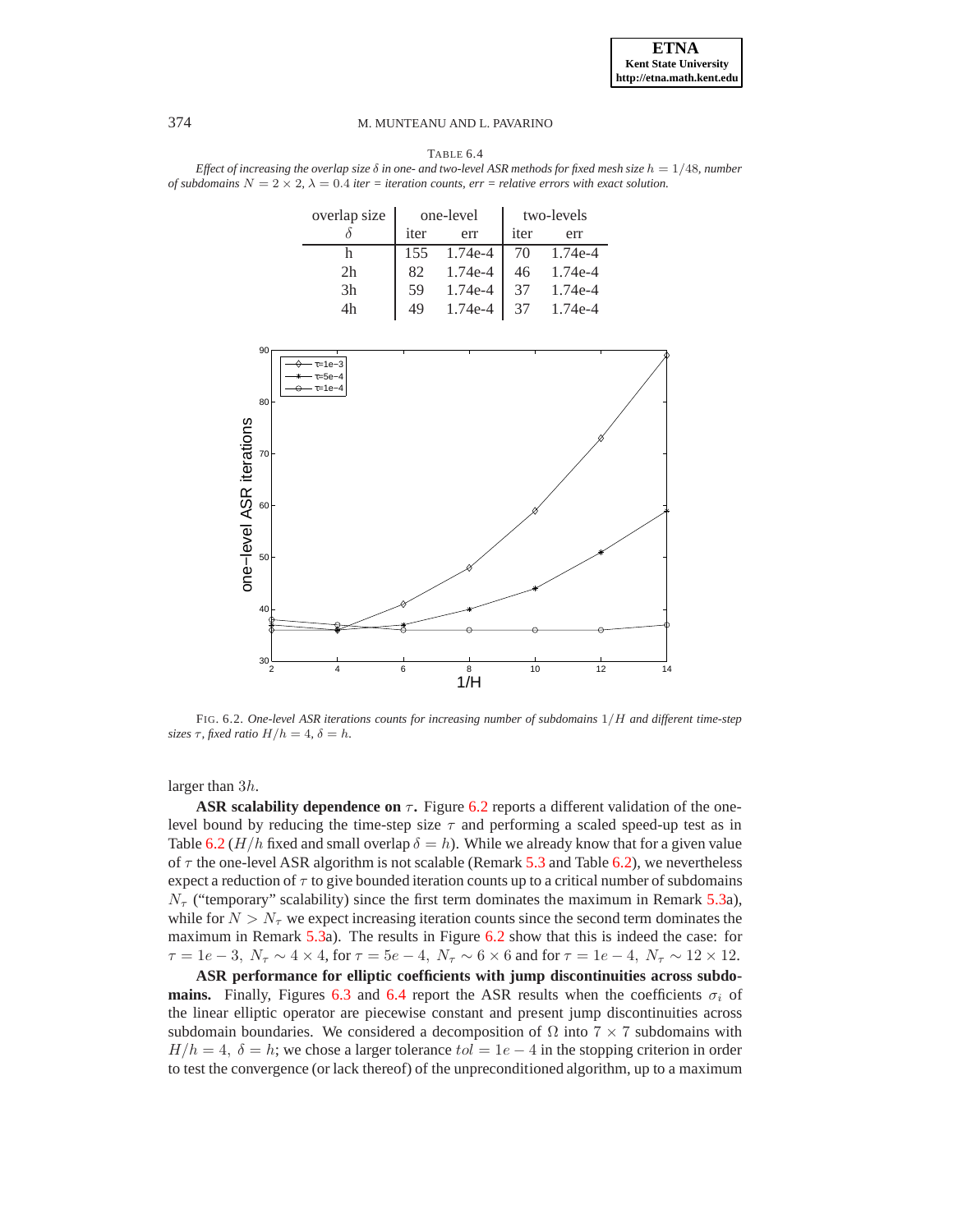| OVERLAPPING ASR FOR NONLINEAR PARABOLIC PROBLEMS | 375 |
|--------------------------------------------------|-----|
|--------------------------------------------------|-----|

|  |            |            |            |  | $\sigma_i$ |      | one-level   two-levels | no prec |
|--|------------|------------|------------|--|------------|------|------------------------|---------|
|  |            |            |            |  |            | iter | iter                   | iter    |
|  | $\sigma_i$ | $\sigma_i$ | $\sigma_i$ |  |            | 63   |                        |         |
|  | $\sigma_i$ | $\sigma_i$ | $\sigma_i$ |  | $10^{-1}$  | 66   |                        |         |
|  | $\sigma_i$ | $\sigma_i$ | $\sigma_i$ |  |            |      |                        | 29818   |
|  |            |            |            |  | 10         | 76   |                        |         |
|  |            |            |            |  | $10^{2}$   |      |                        |         |

<span id="page-16-5"></span>FIG. 6.3. *Iteration counts of one- and two-level ASR method with* λ = 0.4 *for a test problem with discontinuous coefficient*  $\sigma_i$  *in the linear elliptic operator; the domain is decomposed into*  $N = 7 \times 7$  *subdomains (left panel, with values of*  $\sigma_i$  *indicated),*  $H/h = 4$ ,  $tol = 1e - 4$ 

|           |      |   |      |   | $-3$ |           |
|-----------|------|---|------|---|------|-----------|
|           |      |   | $-3$ |   |      | -2        |
| one-level |      |   |      |   |      |           |
| iter      | $-2$ |   |      | 2 | $-3$ | 2         |
| 40        |      |   |      |   |      | 2         |
|           |      | 3 | $-2$ |   |      | $\cdot^2$ |
|           |      |   |      |   |      |           |

| one-level | two-levels |
|-----------|------------|
| iter      | iter       |
| 40        | 17         |
|           |            |

<span id="page-16-6"></span>FIG. 6.4. *Iteration counts of one- and two-level ASR method with* λ = 0.4 *for a test problem with random discontinuous coefficient*  $\sigma_i$  *in the linear elliptic operator; the domain is decomposed into*  $N = 7 \times 7$  *subdomains (left panel), with indicated the values of the exponents*  $\alpha_i$  *in the coefficients*  $\sigma_i = 10^{\alpha_i}$ ,  $H/h = 4$ ,  $tol = 1e - 4$ 

number of iterations  $maxit = 3 \cdot 10^4$ . We first considered a configuration where inside the  $3 \times 3$  central subdomains  $\Omega_i$  (see Figure [6.3,](#page-16-5) left) the elliptic coefficients  $\sigma_i$  have varying values ranging from  $1e - 2$  to  $1e + 2$ , while they are equal to 1 in the other surrounding subdomains. The table in Figure [6.3,](#page-16-5) right, show that the two-level ASR method is unaffected by the size of the discontinuity, the one-level is almost unaffected but with iteration counts more than four times larger, and the unpreconditioned Richardson iteration essentially does not converge within *maxit* iterations. We also considered a second configuration where the coefficients  $\sigma_i = 10^{\alpha_i}$  have random exponents  $\alpha_i$  given in Figure [6.4,](#page-16-6) left, with a variation of six orders of magnitude. The two-level ASR iteration counts are the same as before (17), the one-level iteration counts are a bit better (40) and the unpreconditioned method again does not converge.

#### **REFERENCES**

- <span id="page-16-0"></span>[1] H.-B. AN, *On convergence of the Additive Schwarz Preconditioned Inexact Newton Method*, SIAM J. Numer. Anal., 43 (2005), pp. 1850–1871.
- <span id="page-16-2"></span>[2] L. BADEA, *Convergence rate of Schwarz multilevel method for the constrained minimization of nonquadratic functionals*, SIAM J. Numer. Anal., 44 (2006), pp 449–477.
- [3] L. BADEA, X.-C. TAI, AND J. WANG, *Convergence rate analysis of a multiplicative Schwarz method for variational inequalities*, SIAM J. Numer. Anal., 41 (2003), pp 1052–1073.
- <span id="page-16-1"></span>[4] I. BOGLAEV, *Monotone iterative algorithms for a nonlinear singularly perturbed parabolic problem*, J. Comput. Appl. Math., 172 (2004), pp 313–335.
- [5] D. BRAESS, *Finite Elements. Theory, Fast Solvers, and Applications in Solid Mechanics*, Cambridge University Press, Cambridge, 2001.
- [6] J. H. BRAMBLE AND J. XU, *Some estimates for a weighted* L<sup>2</sup> *projection*, Math. Comp., 56 (1991), pp. 463– 476.
- <span id="page-16-3"></span>[7] X.-C. CAI, *Additive Schwarz algorithms for parabolic convection-diffusion equations*, Numer. Math., 60 (1991), pp. 41–61.
- <span id="page-16-4"></span>[8] X-C. CAI, *Multiplicative Schwarz methods for parabolic problems*, SIAM J. Sci. Comput., 15 (1994),